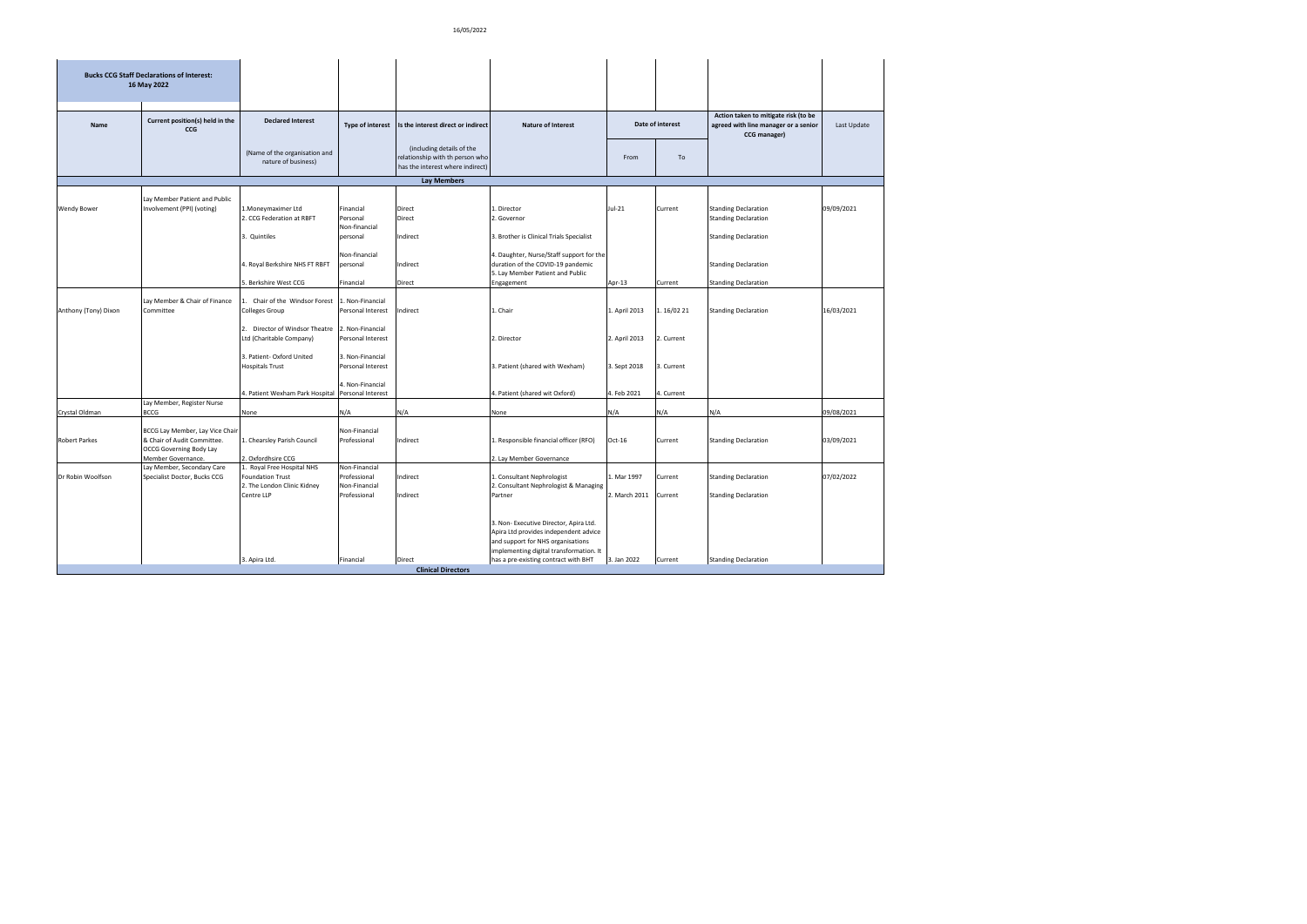| Name             | Current position(s) held in the<br>CCG                                           | <b>Declared Interest</b>                                                                                |                       | Type of interest Is the interest direct or indirect                                              | <b>Nature of Interest</b>                                                                            |               | Date of interest | Action taken to mitigate risk (to be<br>agreed with line manager or a senior<br>CCG manager)                                                                                                                                                                                                                                                        | Last Update                                                                       |
|------------------|----------------------------------------------------------------------------------|---------------------------------------------------------------------------------------------------------|-----------------------|--------------------------------------------------------------------------------------------------|------------------------------------------------------------------------------------------------------|---------------|------------------|-----------------------------------------------------------------------------------------------------------------------------------------------------------------------------------------------------------------------------------------------------------------------------------------------------------------------------------------------------|-----------------------------------------------------------------------------------|
|                  |                                                                                  | (Name of the organisation and<br>nature of business)                                                    |                       | (including details of the<br>relationship with th person who<br>has the interest where indirect) |                                                                                                      | From          | To               |                                                                                                                                                                                                                                                                                                                                                     |                                                                                   |
| Dr Raj Bajwa     | Clinical Chair BCCG                                                              | 1. Little Chalfont Surgery                                                                              | Financial             | <b>Direct</b>                                                                                    | 1. GP Partner and part Premises owner-<br>Little Chalfont Surgery.                                   | 1.01.04.00    | Current          | Standing Declaration on interest in any<br>meeting with an agenda item which<br>relates to an item or decision that may<br>confer any benefit or perceived benefit<br>to the practice or general practice in<br>general, FedBucks or it members,<br>PCN's and Lloyds Pharmacy Group.                                                                | 25/08/2021                                                                        |
|                  |                                                                                  |                                                                                                         |                       |                                                                                                  | 2. Little Chalfont Surgery (in which I am<br>a partner) is a member practice of                      |               |                  | Not participating in<br>discussions/Leaving the room unless<br>upon the advice of the Chair of the<br>meeting (or deputy) in any meeting<br>with an agenda item which relates to<br>an item or decision that may confer<br>any benefit or perceived benefit to the<br>practice or general practice in general,<br>FedBucks or it members, PCN's and |                                                                                   |
|                  |                                                                                  | 2. FedBucks                                                                                             | Financial             | <b>Direct</b>                                                                                    | FedBucks a GP provider federation.                                                                   | 2.2015        |                  | Lloyds Pharmacy Group.                                                                                                                                                                                                                                                                                                                              |                                                                                   |
|                  |                                                                                  | 3. Chesham and Little Chalfont                                                                          |                       |                                                                                                  | 3. Partner in a GP practice in the<br>Chesham and Little Chalfont Primary                            |               |                  |                                                                                                                                                                                                                                                                                                                                                     |                                                                                   |
|                  |                                                                                  | Primary Care Network (PCN)                                                                              | Financial             | <b>Direct</b>                                                                                    | Care Network<br>4. Spouse is a community pharmacist                                                  | 3.31.05.19    |                  |                                                                                                                                                                                                                                                                                                                                                     |                                                                                   |
|                  |                                                                                  | 4. Lloyds Pharmacy Group                                                                                | Indirect              | Indirect                                                                                         | currently employed by the Lloyds<br>Pharmacy Group                                                   | 4.2018        |                  |                                                                                                                                                                                                                                                                                                                                                     |                                                                                   |
|                  |                                                                                  |                                                                                                         |                       |                                                                                                  |                                                                                                      |               |                  |                                                                                                                                                                                                                                                                                                                                                     |                                                                                   |
| Dr Stuart Logan  | Clinical Director Long Term<br>Conditions, prevention and<br>supported self-care | 1. Unity Health                                                                                         | Financial             | Direct                                                                                           | 1. GP Partner in practice- Unity Health                                                              | 1. April 2012 | Current          | 1. Leaving and CCG meeting involving<br>discussion (at Chairs discretion) and<br>decision in respect of Primary Care<br>Incentive Schemes.                                                                                                                                                                                                          | 8/05/2020 (Annual<br>Review chased June<br>2021) LEFT CCG End<br>of December 2021 |
|                  |                                                                                  | 2. Unity Health- Commercial<br>interests- Private Practice                                              | Financial             | Direct                                                                                           | 2. Unity Health- Commercial interests-<br>Private Practice                                           | 2. April 2012 | Current          | 2. Standing Declaration                                                                                                                                                                                                                                                                                                                             |                                                                                   |
|                  |                                                                                  | 3. Unity Health- Ownership of<br>Land- Property Owning Partner.                                         | inancial <sup>:</sup> | Direct                                                                                           | 3. Unity Health- Ownership of Land-<br>Property Owning Partner.                                      | 3. April 2012 | Current          | 3. Leaving and CCG meeting involving<br>discussion (at Chairs discretion) and<br>decision in respect of Primary Care<br>Incentive Schemes.<br>4. Leaving any meeting involving                                                                                                                                                                      |                                                                                   |
|                  |                                                                                  | 4. FedBucks- provider of<br>Community Services: Unity<br>Health is a member of a GP<br>Provider Company | Financial             | Direct                                                                                           | 4. FedBucks- provider of Community<br>Services: Unity Health is a member of a<br>GP Provider Company | 4. July 2016  | Current          | discussion (at Chair discretion) and<br>decision in respect of projects or<br>contracts for which FedBucks may or<br>has bid.                                                                                                                                                                                                                       |                                                                                   |
| Dr Daljit Sahota | Clinical Director, UEC, BCCG                                                     | 1. GP- Hall Practice.                                                                                   | Financial             | Direct                                                                                           | 1. Work in a practice which is a member<br>but not a partner GP.                                     | May-19        | Current          | <b>Standing Declaration</b>                                                                                                                                                                                                                                                                                                                         | 09/12/2021                                                                        |
|                  |                                                                                  | 2. Bayer, pharmaceutical industry<br>(previously other companies)                                       | Indirect              | Indirect                                                                                         | 2. Indirect ; Spouse. Husband holds<br>Medical Director position.                                    | 2015          | Current          |                                                                                                                                                                                                                                                                                                                                                     |                                                                                   |
|                  |                                                                                  | 3. FedBucks                                                                                             | Financial             | Direct                                                                                           | 3. Practice is a member of FedBucks; a<br>GP lead provider company                                   | Jul-16        | Current          | Leaving or remaining in the room (at<br>chair's discretion) or not vote- when it<br>is known there is discussion and/or<br>decision that could benefit FedBucks                                                                                                                                                                                     |                                                                                   |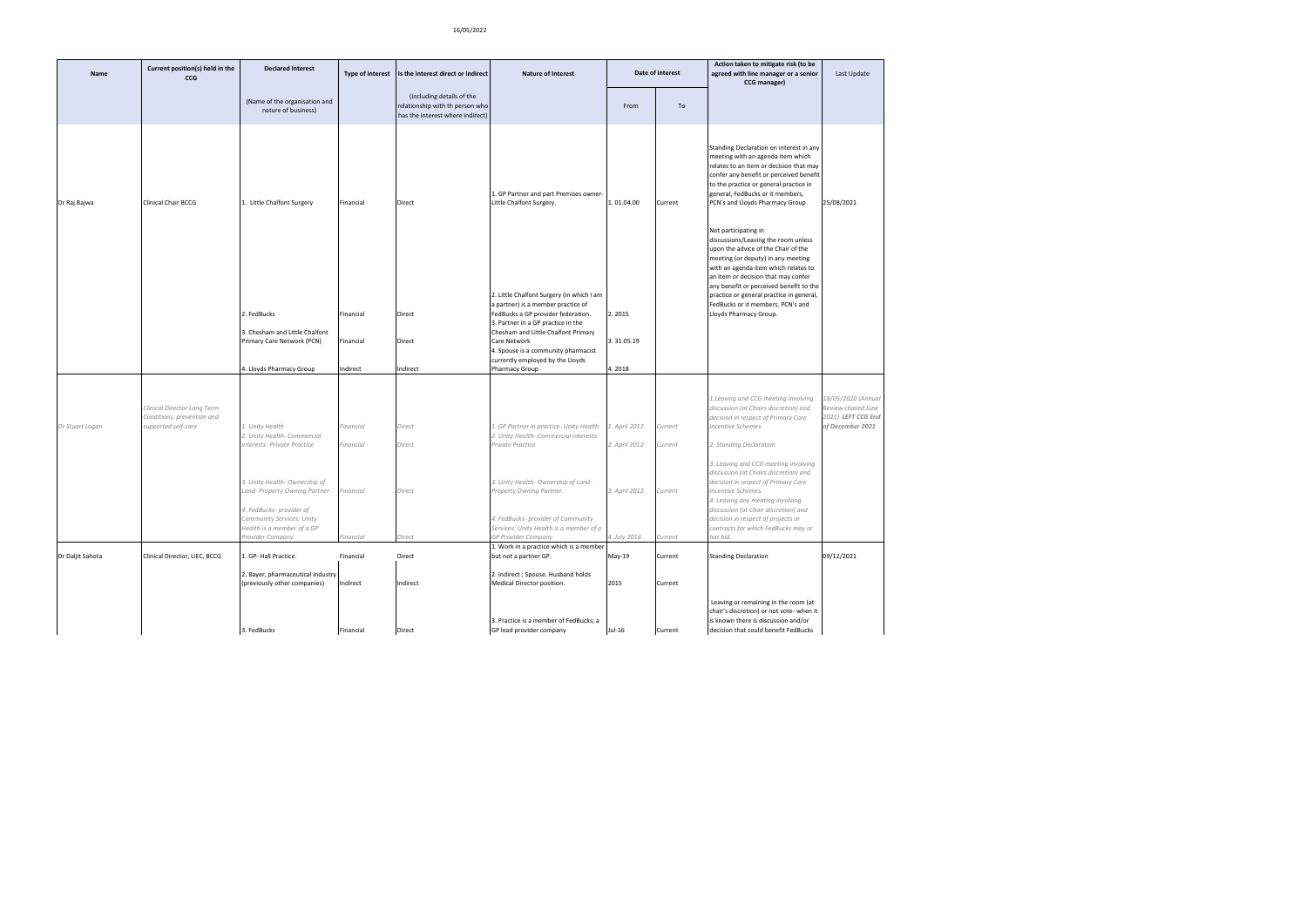| Name              | Current position(s) held in the<br>ccG                                                                      | <b>Declared Interest</b>                                                                             | <b>Type of interest</b>                                 | Is the interest direct or indirect                                                               | <b>Nature of Interest</b>                                                                                                  |                                            | Date of interest              | Action taken to mitigate risk (to be<br>agreed with line manager or a senior<br>CCG manager)                                                                           | Last Update                                                                  |
|-------------------|-------------------------------------------------------------------------------------------------------------|------------------------------------------------------------------------------------------------------|---------------------------------------------------------|--------------------------------------------------------------------------------------------------|----------------------------------------------------------------------------------------------------------------------------|--------------------------------------------|-------------------------------|------------------------------------------------------------------------------------------------------------------------------------------------------------------------|------------------------------------------------------------------------------|
|                   |                                                                                                             | (Name of the organisation and<br>nature of business)                                                 |                                                         | (including details of the<br>relationship with th person who<br>has the interest where indirect) |                                                                                                                            | From                                       | To                            |                                                                                                                                                                        |                                                                              |
|                   |                                                                                                             | 4. Dermatology                                                                                       | Non Financial<br>Professional                           | Indirect                                                                                         | 4. Holds a Clinical Interest in<br>Dermatology (no specific role or<br>contract held)                                      | Jul-20                                     | Current                       |                                                                                                                                                                        |                                                                              |
|                   |                                                                                                             | 5. Davenies Prep School,<br>Beaconsfield                                                             | Indirect                                                | Indirect                                                                                         | 5. Appointed as School Governor                                                                                            | Dec-21                                     | Current                       |                                                                                                                                                                        |                                                                              |
| Dr Rashmi Sawhney | Clinical Director-Health<br>Inequalities and the Primary Care Wycombe; GP Practice; GP<br>Network DES, BCCG | 1. Riverside Practice, High<br>Partner- under Dashwood PCN<br>community based NHS and                | Financial                                               | Direct                                                                                           | 1. Riverside Practice, High Wycombe;<br>GP Practice; GP Partner- under<br>Dashwood PCN<br>based NHS and private healthcare | 1.1998                                     | Current                       | <b>Standing Declarations-Leaving</b><br>meetings (at Chairs discretion)                                                                                                | 11/02/2022                                                                   |
|                   |                                                                                                             | private healthcare services in<br>Buckinghamshire -                                                  | Financial                                               | Direct                                                                                           | services in Buckinghamshire -<br>Buckinghamshire GP Federation as of                                                       | 2.2006                                     | Current                       |                                                                                                                                                                        |                                                                              |
|                   |                                                                                                             | 3. FedBucks - federation of GP<br>providers.<br>4. Buckinghamshire Healthcare                        | Financial                                               | Direct                                                                                           | 3. FedBucks - federation of GP<br>providers.<br>4. Buckinghamshire Healthcare NHS                                          | 3. July 2016                               | Current                       |                                                                                                                                                                        |                                                                              |
|                   |                                                                                                             | NHS Trust.<br>5. Deloitte.<br>6. PWC.                                                                | Indirect<br>Indirect<br>Indirect                        | Indirect<br>Indirect<br>Indirect                                                                 | Trust-Husband is Consultant<br>5. Deloitte- son works for.<br>6. PWC- son works for.                                       | 4.2010<br>5.2010<br>6.2016                 | Current<br>Current<br>Current |                                                                                                                                                                        |                                                                              |
|                   |                                                                                                             |                                                                                                      |                                                         |                                                                                                  |                                                                                                                            |                                            |                               | 1. Leaving any meeting involving                                                                                                                                       | LEFT BCCG on<br>24/03/2022                                                   |
|                   |                                                                                                             | 1. Poplar Grove Practice - GP                                                                        |                                                         |                                                                                                  |                                                                                                                            |                                            |                               | discussion (at chair's discretion) and<br>decision in respect of primary care                                                                                          |                                                                              |
| Dr Juliet Sutton  | Clinical Director, Children BCCG                                                                            | Practice                                                                                             | Financial                                               | Direct                                                                                           | .GP Partner                                                                                                                | 2012                                       | Current                       | incentive schemes.                                                                                                                                                     | 24/06/2021                                                                   |
|                   |                                                                                                             | . FedBucks; GP provider                                                                              | Financial                                               | Direct                                                                                           | . Practice is a member                                                                                                     | $ul-16$                                    | Current                       | 2. Leaving any meeting involving<br>discussion (at CCG chair's discretion)<br>and decision in respect of projects or<br>contracts for which FedBucks may or<br>has bid |                                                                              |
|                   |                                                                                                             |                                                                                                      |                                                         |                                                                                                  |                                                                                                                            |                                            |                               | Standing Declaration-Leaving or<br>remaining in the room when there are<br>discussions relating to the                                                                 |                                                                              |
| Dr Raj Thakkar    | Clinical Director, Planned Care<br><b>Commissioning Director</b>                                            | 1. Pound House Surgery (<br>Wooburn Green & Bourne End)                                              | Financial                                               | Direct                                                                                           | <b>GP Partner</b>                                                                                                          | 1. April 2013                              | Current                       | organisations as a potential or actual<br>Provider of service.                                                                                                         | 17/11/2021                                                                   |
|                   |                                                                                                             | 2. FedBucks - federation of GP<br>providers; practice is a member<br>3. FedBucks-Itermediate service | Financial                                               | Direct                                                                                           | 2. FedBucks - federation of GP<br>providers; practice is a member<br>3. FedBucks- intermediate service                     | 2. July 2016                               | Current                       |                                                                                                                                                                        |                                                                              |
|                   |                                                                                                             | provision<br>4. AHSN<br>5. Cardiff University                                                        | Financial<br>Non Financial<br>Professional<br>Financial | Direct<br>Indirect<br>Direct                                                                     | provision<br>4. Works for AHSN (payment not from<br>AHSN)<br>5. Occasional work for Cardiff                                | 3. July 2016<br>4. Oct 2020<br>5. Oct 2020 | Current<br>Current<br>Current |                                                                                                                                                                        |                                                                              |
|                   |                                                                                                             | 6. See file for declaration item                                                                     | See file                                                | See file                                                                                         | See file                                                                                                                   | 6.01/09/2021                               | Current                       | See file                                                                                                                                                               | 1711/2021                                                                    |
|                   |                                                                                                             | 7. See file for declaration item                                                                     | See file                                                | See file                                                                                         | See file                                                                                                                   | 7.01/09/2021                               | Current                       | See file                                                                                                                                                               | 17/11/2021                                                                   |
| Dr Karen West     | Clinical Director for Quality and<br>Integration<br>Caldicott Guardian, BCCG                                | 1. Haddenham Medical Centre,<br><b>GP Practice</b>                                                   | Financial                                               | Direct                                                                                           | .GP Partner                                                                                                                | 1. June 2008                               | Current                       | 1. Leaving any meeting involving<br>discussion (at chair's discretion) and<br>decision in respect of primary care<br>incentive schemes                                 | 27/08/2020<br>Chased June 2021<br>& Feb 2022) Long<br><b>Term sick leave</b> |
|                   |                                                                                                             | 2. Brain Lab - Medical Software<br>and Hardware Innovators                                           | Indirect                                                | Indirect                                                                                         | 2. Husband is National Sales Manager                                                                                       | 2.2012                                     | Current                       | 2. Standing declaration                                                                                                                                                |                                                                              |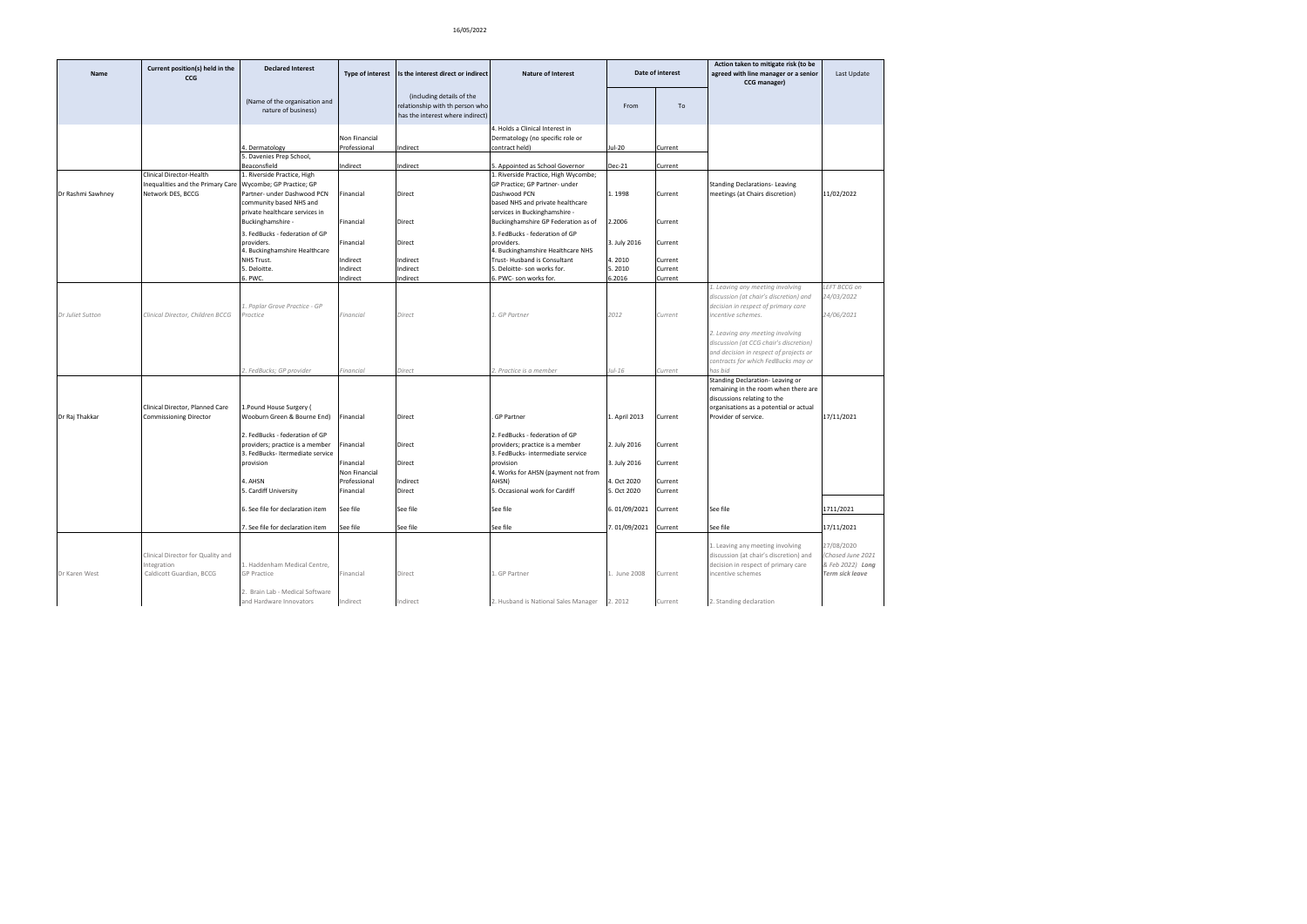| Name                  | Current position(s) held in the<br>CCG                                        | <b>Declared Interest</b>                                                                               | <b>Type of interest</b> | Is the interest direct or indirect                                                               | <b>Nature of Interest</b>                                                           |                              | Date of interest   | Action taken to mitigate risk (to be<br>agreed with line manager or a senior<br>CCG manager)                                                                       | Last Update            |
|-----------------------|-------------------------------------------------------------------------------|--------------------------------------------------------------------------------------------------------|-------------------------|--------------------------------------------------------------------------------------------------|-------------------------------------------------------------------------------------|------------------------------|--------------------|--------------------------------------------------------------------------------------------------------------------------------------------------------------------|------------------------|
|                       |                                                                               | (Name of the organisation and<br>nature of business)                                                   |                         | (including details of the<br>relationship with th person who<br>has the interest where indirect) |                                                                                     | From                         | To                 |                                                                                                                                                                    |                        |
|                       |                                                                               | 3. FedBucks - provider of<br>community services                                                        | Financial               | Direct                                                                                           | . Haddenham Medical Centre is a<br>member of FedBucks; a GP lead<br>rovider company | 3. July 2016                 | Current            | 3. Leaving any meeting involving<br>discussion (at chair's discretion) and<br>decision in respect of projects or<br>contracts for which FedBucks may or<br>has bid |                        |
| Dr Sian Roberts       | Clinical Director, Mental Health<br>and Learning Disabilities, BCCG           | 1. John Hampden Surgery; GP<br>practice, Prestwood, Bucks; GP<br>Partner.<br>2. FedBucks - provider of | Financial               | Direct                                                                                           | 1. GP Partner<br>2. Surgery is a member of FedBucks; a                              | 1.01/06/2005                 | Current            | Standing Declaration-Leaving any<br>meeting involving discussion (at chair's<br>discretion) and decision in respect of<br>primary care improvement schemes.        | 03/03/2022             |
|                       |                                                                               | community services.<br>3. Alzheimer's Research UK                                                      | Financial<br>Financial  | Direct<br>Direct                                                                                 | GP lead provider company.<br>3. GP consultant                                       | 2.01/07/2016<br>3.15/11/2021 | Current<br>Current |                                                                                                                                                                    |                        |
|                       |                                                                               |                                                                                                        |                         | <b>CCG Staff</b>                                                                                 |                                                                                     |                              |                    |                                                                                                                                                                    |                        |
|                       | <b>Digital Transformation</b>                                                 |                                                                                                        |                         |                                                                                                  |                                                                                     |                              |                    |                                                                                                                                                                    |                        |
| Tony Afuwape          | Programme Lead, BCCG<br>Quality & Patient Safety                              | None                                                                                                   | <b>NA</b>               | NA                                                                                               | NΑ                                                                                  | <b>NA</b>                    | <b>NA</b>          | <b>NA</b>                                                                                                                                                          | 05/08/2021             |
| Asela Ali             | Manager, BCCG                                                                 | None                                                                                                   | NA                      | <b>NA</b>                                                                                        | NA                                                                                  | <b>NA</b>                    | <b>NA</b>          | <b>NA</b>                                                                                                                                                          | 04/03//2022            |
|                       | Designated Nurse Safeguarding<br>Children and Looked After                    |                                                                                                        |                         |                                                                                                  |                                                                                     |                              |                    |                                                                                                                                                                    |                        |
| <b>Gillian Attree</b> | Children, BCCG                                                                | None                                                                                                   | <b>NA</b>               | <b>NA</b>                                                                                        | NA                                                                                  | <b>NA</b>                    | <b>NA</b>          | <b>NA</b>                                                                                                                                                          | 24/06/2021             |
|                       | Interim System Resillience<br>Manager/ ICP Project Delivery                   | 1. Buckinghamshire Healthcare                                                                          |                         |                                                                                                  | 1. Secondment from Buckinghamshire                                                  |                              |                    | Standing Declaration - as Standing<br>Invitee of meetings and as a result<br>involved in discussions but not in<br>decisions. To leave the meeting at              |                        |
| Gordon Austin         | Manager                                                                       | <b>NHS Trust</b>                                                                                       | Financial               | Direct                                                                                           | Healthcare NHS Trust                                                                | 01/10/2019                   | Current            | Chairs discretion.                                                                                                                                                 | 07/03/2022             |
| Sophie Bellars        | Service Improvement Manager,<br>Planned Care BCCG                             | 1. Frimley CCG                                                                                         | Indirect                | Indirect                                                                                         | 1. Mother is Director of Nursing, Frimley<br>CCG                                    | 04/05/2022                   | Current            | <b>Standing Declaration</b>                                                                                                                                        | 04/05/2022             |
|                       |                                                                               | 2. Frimley Health NHS<br><b>Foundation Trust</b>                                                       | Indirect                | Indirect                                                                                         | 2. Brother is Health Care Assistant,<br>Frimley Health NHS Foundation Trust         |                              |                    |                                                                                                                                                                    |                        |
|                       |                                                                               | 3. Frimley Health NHS<br><b>Foundation Trust</b><br>4. Quantock Medical Centre &                       | Indirect                | Indirect                                                                                         | 3. Sister-in Law is Care Assistant Frimley<br>Health NHS Foundation Trust           |                              |                    |                                                                                                                                                                    |                        |
|                       |                                                                               | College Way Surgery<br>5. Wellington Medical Centre and<br>Somerset Partnership Foundation             | Indirect                | Indirect                                                                                         | 4. Aunt is a Practice Nurse                                                         |                              |                    |                                                                                                                                                                    |                        |
|                       |                                                                               | Trust                                                                                                  | Indirect                | Indirect                                                                                         | 5. Uncle is a GP                                                                    |                              |                    |                                                                                                                                                                    |                        |
|                       | Medicines Management Support                                                  |                                                                                                        |                         |                                                                                                  |                                                                                     |                              |                    |                                                                                                                                                                    | 24/06/2021<br>Left CCG |
| Julie Breakspear      | CCG                                                                           | lone                                                                                                   |                         |                                                                                                  |                                                                                     |                              |                    |                                                                                                                                                                    | 4/02/2022)             |
| Dan Brooks            | Programme Manager, Digital<br>Transformation Team, BCCG                       | None                                                                                                   | <b>NA</b>               | <b>NA</b>                                                                                        | NA                                                                                  | <b>NA</b>                    | <b>NA</b>          | <b>NA</b>                                                                                                                                                          | 03/03/2022             |
|                       | Programme Manager, Digital                                                    |                                                                                                        |                         |                                                                                                  |                                                                                     |                              |                    |                                                                                                                                                                    |                        |
| Jeannie Brown         | First Primary Care, Digital<br><b>Transformation Team</b>                     | None                                                                                                   | NA                      | <b>NA</b>                                                                                        | NA                                                                                  | NA                           | NA                 | <b>NA</b>                                                                                                                                                          | 07/03/2022             |
|                       |                                                                               |                                                                                                        |                         |                                                                                                  |                                                                                     |                              |                    |                                                                                                                                                                    |                        |
| Charlotte Bryning     | Commissioning Manager,<br>Planned Care BCCG (secondment<br>Nov 2021-Nov 2022) | None                                                                                                   | N/A                     | N/A                                                                                              | None                                                                                | N/A                          | N/A                | N/A                                                                                                                                                                | 07/03/2022             |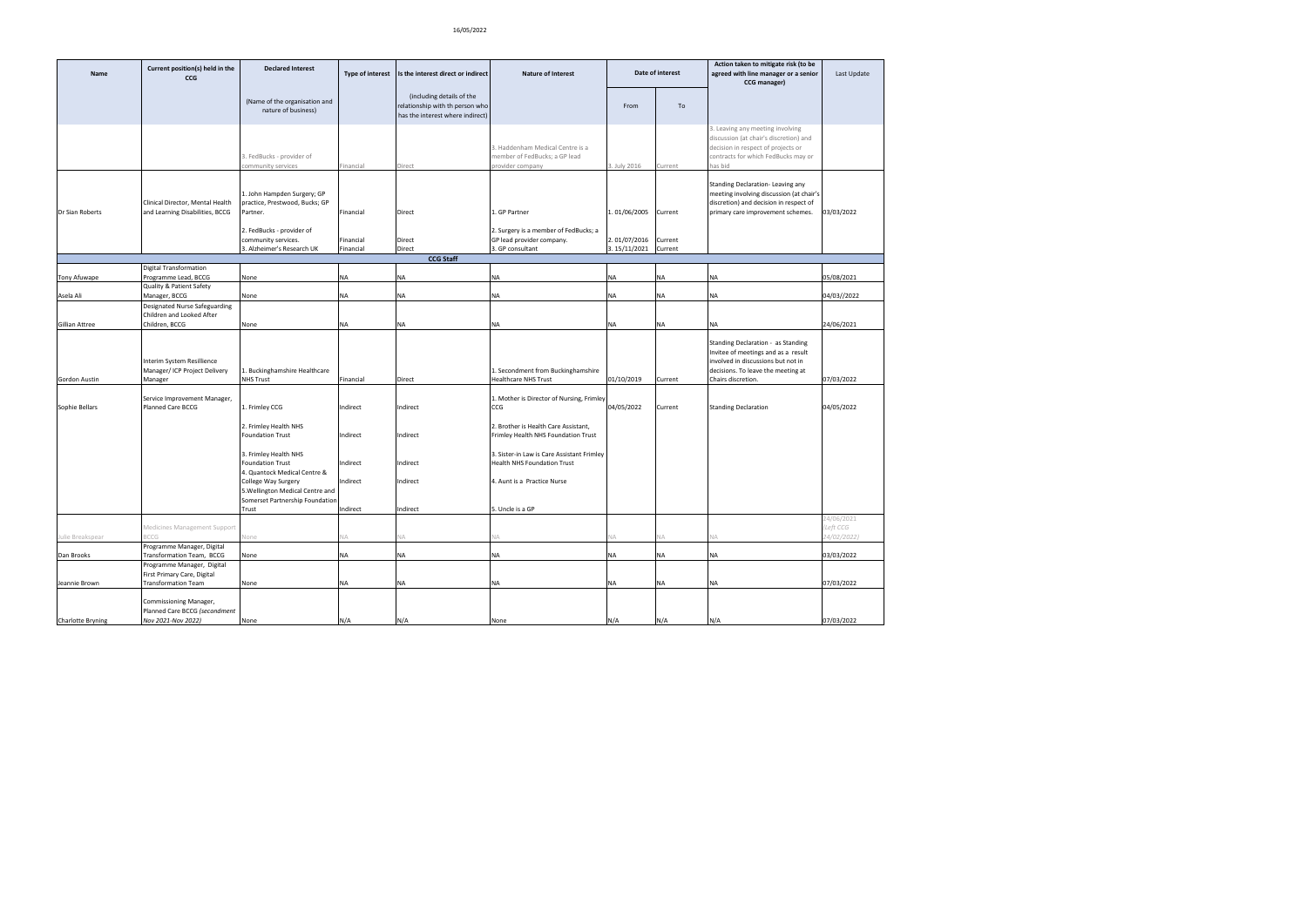| Name                | Current position(s) held in the<br><b>CCG</b>                                                                      | <b>Declared Interest</b>                                                                                | Type of interest              | Is the interest direct or indirect                                                               | <b>Nature of Interest</b>                                                                                                                                                                          |                                 | Date of interest   | Action taken to mitigate risk (to be<br>agreed with line manager or a senior<br>CCG manager)                                                                                                    | Last Update                                                                      |
|---------------------|--------------------------------------------------------------------------------------------------------------------|---------------------------------------------------------------------------------------------------------|-------------------------------|--------------------------------------------------------------------------------------------------|----------------------------------------------------------------------------------------------------------------------------------------------------------------------------------------------------|---------------------------------|--------------------|-------------------------------------------------------------------------------------------------------------------------------------------------------------------------------------------------|----------------------------------------------------------------------------------|
|                     |                                                                                                                    | (Name of the organisation and<br>nature of business)                                                    |                               | (including details of the<br>relationship with th person who<br>has the interest where indirect) |                                                                                                                                                                                                    | From                            | To                 |                                                                                                                                                                                                 |                                                                                  |
|                     | Associate Director of Contracts &                                                                                  |                                                                                                         |                               |                                                                                                  |                                                                                                                                                                                                    |                                 |                    |                                                                                                                                                                                                 |                                                                                  |
| Frances Burdock     | Performance, BCCG                                                                                                  | None                                                                                                    | N/A                           | N/A                                                                                              | None                                                                                                                                                                                               | N/A                             | N/A                | N/A                                                                                                                                                                                             | 24/06/2021                                                                       |
|                     | Deputy Chief Finance Officer                                                                                       |                                                                                                         |                               |                                                                                                  |                                                                                                                                                                                                    |                                 |                    |                                                                                                                                                                                                 |                                                                                  |
| Alan Cadman         | <b>BCCG</b>                                                                                                        | None                                                                                                    | N/A                           | N/A                                                                                              | None                                                                                                                                                                                               | N/A                             | N/A                | N/A                                                                                                                                                                                             | 03/03/2022                                                                       |
| ergus Cambell       | Lead Primary Care Manager                                                                                          | None                                                                                                    | N/A                           | N/A                                                                                              | None                                                                                                                                                                                               | N/A                             | N/A                | N/A                                                                                                                                                                                             | 11/02/2022                                                                       |
| Adrian Chamberlain  | Interim Head of Primary Care,<br>BCCG                                                                              | Awaiting declaration                                                                                    |                               |                                                                                                  |                                                                                                                                                                                                    |                                 |                    |                                                                                                                                                                                                 | Commenced role<br>Dec 2021-<br>COIRequested<br>16/12/2021 &<br>chased 11/02/2022 |
| Shasta Chimhau      | Pharmacy Technician, MMT BCCG 1. Royal Pharmaceutical Society                                                      |                                                                                                         | Non Financial<br>Professional | Direct                                                                                           | 1. Member of the Royal Pharmaceutical<br>Society's Primary Care Pharmacy Expert<br>Advisory Group. This is an unpaid<br>voluntary role.                                                            | 1. March 2022                   | Current            | 1. Standing Declaration- No specific<br>information from Buck's CCG and it's<br>member GP practices will be shared                                                                              | 17/03/2022                                                                       |
|                     |                                                                                                                    |                                                                                                         |                               |                                                                                                  |                                                                                                                                                                                                    |                                 |                    |                                                                                                                                                                                                 |                                                                                  |
| David Clayton-Smith | Independent Chair BOB ICS                                                                                          | 1. Kent, Surrey & Sussex AHSN<br>Ltd.<br>2. Surrey Clinical Priorities                                  | Indirect                      | Indirect                                                                                         | . Chair                                                                                                                                                                                            | 1.2013                          | Current            | 1. Standing Declaration: No direct<br>conflicts. Liaison with Oxford AHSN on<br>joint AHSN Network Projects.<br>2. Standing Declaration: No direct links<br>- some sharing of best practice and | 2022-No longer in<br>post 11/04/2021                                             |
|                     |                                                                                                                    | Committee<br>3. Improving Healthcare<br>Together 2020-2030 Programme<br>Board, Joint Surrey & SW London | Indirect                      | Indirect                                                                                         | 2. Independent Chair                                                                                                                                                                               | 2.2014                          | Current            | <b>NICE Guidelines.</b><br>3. Standing Declaration: Epsom St<br>Helier Acute Services Review. No direct                                                                                         |                                                                                  |
|                     |                                                                                                                    | CCGs<br>4. National Centre of Creative<br>Health                                                        | Indirect<br>Indirect          | Indirect<br>Indirect                                                                             | 3. Independent Chair<br>4. Trustee (regsitered Charity)                                                                                                                                            | 3.2018<br>4. 15th April<br>2021 | Current<br>Current | conflicts<br>4. Standing declaration- no direct<br>conflicts of interest                                                                                                                        |                                                                                  |
| Hannah Cole-Hall    | Admin Assistant to BOB ICS PMO                                                                                     | None                                                                                                    | N/A                           | N/A                                                                                              | None                                                                                                                                                                                               | N/A                             | N/A                | N/A                                                                                                                                                                                             | 24/06/2021                                                                       |
|                     | <b>Digital Transformation Project</b>                                                                              |                                                                                                         |                               |                                                                                                  |                                                                                                                                                                                                    |                                 |                    |                                                                                                                                                                                                 |                                                                                  |
| Lotte Coppieters    | Manager, BCCG                                                                                                      | None                                                                                                    | N/A                           | N/A                                                                                              | None                                                                                                                                                                                               | N/A                             | N/A                | N/A                                                                                                                                                                                             | 04/03/2022                                                                       |
|                     | Medicines Optimisation                                                                                             |                                                                                                         |                               |                                                                                                  |                                                                                                                                                                                                    |                                 |                    |                                                                                                                                                                                                 |                                                                                  |
| Janice Craig        | Pharmacist, Primary Care Lead,<br>BCCG                                                                             | None                                                                                                    | N/A                           | N/A                                                                                              | None                                                                                                                                                                                               | N/A                             | N/A                | N/A                                                                                                                                                                                             | 03/03/2022                                                                       |
|                     | Programme Delivery Manager,                                                                                        |                                                                                                         |                               |                                                                                                  |                                                                                                                                                                                                    |                                 |                    |                                                                                                                                                                                                 | 03/02/2022                                                                       |
|                     | CS Development Programme                                                                                           |                                                                                                         |                               |                                                                                                  |                                                                                                                                                                                                    |                                 |                    |                                                                                                                                                                                                 | LEFT CCG end of                                                                  |
| Sophie Dahlmann     | Team                                                                                                               | None                                                                                                    | N/A                           | N/A                                                                                              | None                                                                                                                                                                                               | N/A                             | N/A                | N/A                                                                                                                                                                                             | February 2022                                                                    |
|                     |                                                                                                                    |                                                                                                         |                               |                                                                                                  |                                                                                                                                                                                                    |                                 |                    |                                                                                                                                                                                                 |                                                                                  |
|                     | Digital Transformation Project                                                                                     |                                                                                                         |                               |                                                                                                  |                                                                                                                                                                                                    |                                 |                    |                                                                                                                                                                                                 | 03/03/2022                                                                       |
| Tonna Danzine       | Support Officer, BCCG<br>Programme Manager - Covid-19                                                              | None                                                                                                    | N/A                           | N/A                                                                                              | None                                                                                                                                                                                               | N/A                             | N/A                | N/A                                                                                                                                                                                             |                                                                                  |
| Maria David         | Vaccination Programme                                                                                              | None                                                                                                    | N/A                           | N/A                                                                                              | None                                                                                                                                                                                               | N/A                             | N/A                | N/A                                                                                                                                                                                             | 24/06/2021                                                                       |
|                     | Project Support Officer, LTC                                                                                       |                                                                                                         |                               |                                                                                                  |                                                                                                                                                                                                    |                                 |                    |                                                                                                                                                                                                 | 28/06/2021                                                                       |
| ulie Dennis         | Team, BCCG                                                                                                         | None                                                                                                    | N/A                           | N/A                                                                                              | None                                                                                                                                                                                               | N/A                             | N/A                | N/A                                                                                                                                                                                             | Left CCG July 2021                                                               |
| Stephon Dublin      | Urgent Care Administrator, BCCG None                                                                               |                                                                                                         | N/A                           | N/A                                                                                              | None                                                                                                                                                                                               | N/A                             | N/A                | N/A                                                                                                                                                                                             | 24/06/2021                                                                       |
| Gillian Dunn        | Diabetes Specialist Nurse Long<br>Term Conditions, Prevention and<br>Supported Self-Care team, BCCG 1. United Drug |                                                                                                         | Financial                     | Direct                                                                                           | 1. Shareholder- Dublin-based provider<br>of sales and marketing services, drug<br>wholesaling, medical equipment,<br>packaging, and specialist healthcare<br>delivery services. Shareholding - 178 | 2013                            | Current            | Standing declaration - review when it<br>is known there is any discussion<br>and/or decision in relation to this<br>organisation as an actual or potential<br>provider of services.             | 03/03/2022                                                                       |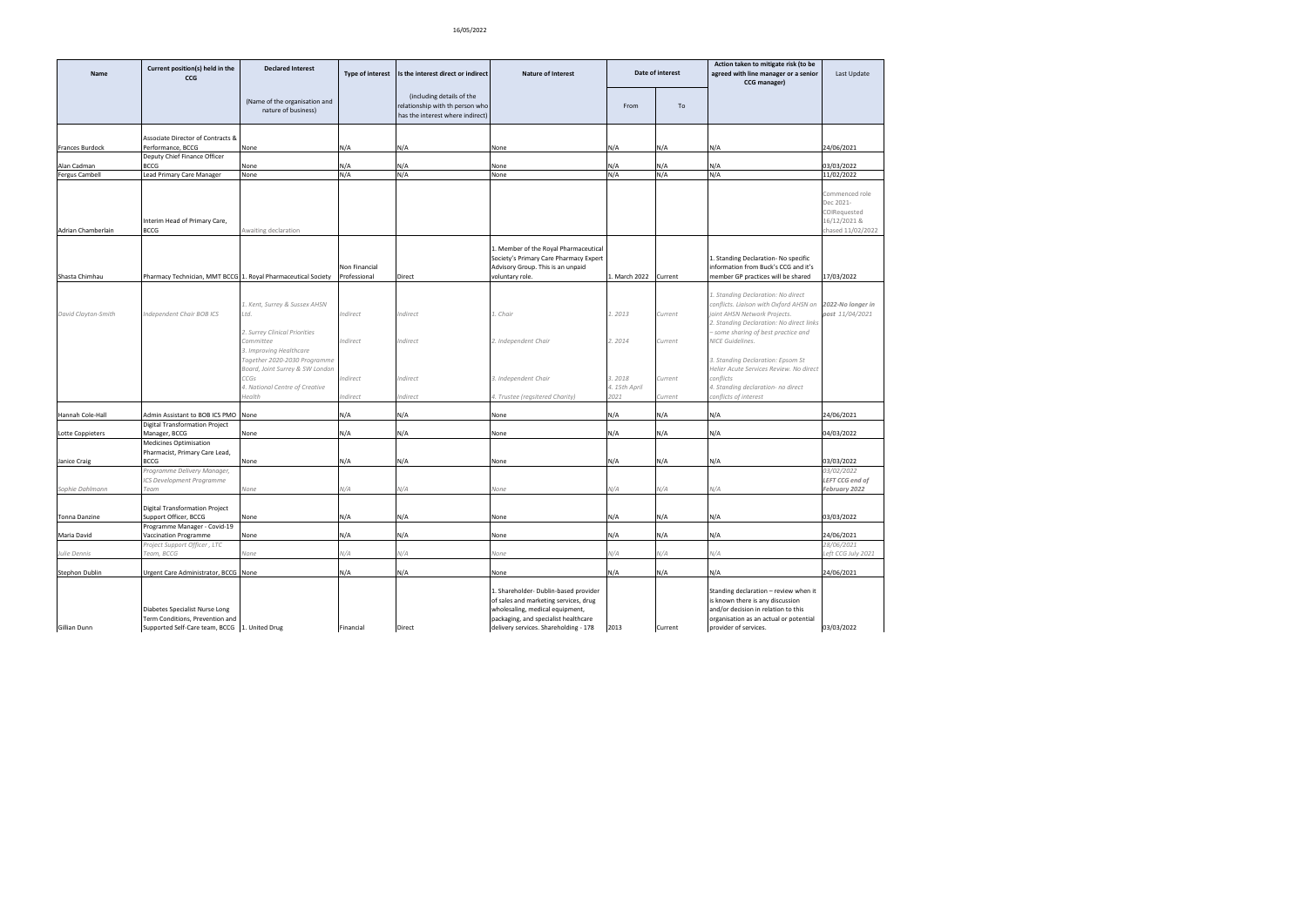| Name              | Current position(s) held in the<br><b>CCG</b>                      | <b>Declared Interest</b>                                                                    | <b>Type of interest</b> | Is the interest direct or indirect                                                               | <b>Nature of Interest</b>                                                                                                                                                                                                                                  |                          | Date of interest   | Action taken to mitigate risk (to be<br>agreed with line manager or a senior<br>CCG manager)                                                                                                                                                                                                                                                                                                                     | Last Update                                                 |
|-------------------|--------------------------------------------------------------------|---------------------------------------------------------------------------------------------|-------------------------|--------------------------------------------------------------------------------------------------|------------------------------------------------------------------------------------------------------------------------------------------------------------------------------------------------------------------------------------------------------------|--------------------------|--------------------|------------------------------------------------------------------------------------------------------------------------------------------------------------------------------------------------------------------------------------------------------------------------------------------------------------------------------------------------------------------------------------------------------------------|-------------------------------------------------------------|
|                   |                                                                    | (Name of the organisation and<br>nature of business)                                        |                         | (including details of the<br>relationship with th person who<br>has the interest where indirect) |                                                                                                                                                                                                                                                            | From                     | To                 |                                                                                                                                                                                                                                                                                                                                                                                                                  |                                                             |
|                   |                                                                    | 2. Sanofi Aventis<br>Astra Zeneca<br><b>MSD</b><br><b>NAPP</b><br>Novo Nordisk<br>Eli Lilly | Financial               | Direct                                                                                           | 2. Payment for Honoraria for chairing<br>meetings- Occasional payment to chair<br>educational meetings in non-work time.<br>My involvement is to add local / non-<br>promotional perspective to educational<br>content of meeting organised by<br>company. | 2016                     | Current            | Standing declaration - review when it<br>is known that there is a commissioning<br>decision that the CCG or other funding<br>body (e.g. NHS England) makes in<br>terms of funding for primary<br>care/provider that could benefit<br>individual in terms of their<br>employment, either in terms of<br>financial (i.e. income) or non-financial<br>professional (e.g. enhancement to<br>professional reputation) |                                                             |
|                   |                                                                    | 3. Belmatt HealthCare Training                                                              | Financial               | Direct                                                                                           | 3. Teacher- Occasional virtual teaching<br>sessions for Belmatt (Does not conflict<br>with CCG teaching as delivered to HCP's<br>in other areas.                                                                                                           | 2021                     | Current            |                                                                                                                                                                                                                                                                                                                                                                                                                  |                                                             |
|                   |                                                                    | 4. Buckinghamshire Healthcare<br><b>Trust and Bucks Training Hub</b>                        | Financial               | Direct                                                                                           | 4. Teacher for Care/Nursing/Residential<br>Home staff- In my CCG role I am not<br>commissioned to deliver training to<br>Care/Nursing/Residential Home staff, so<br>this training will be delivered in my own<br>me                                        | 2021                     | eb-22              |                                                                                                                                                                                                                                                                                                                                                                                                                  |                                                             |
| Kimberlea Edmonds | <b>Diabetes Prevention Officer</b>                                 | None                                                                                        | N/A                     | N/A                                                                                              | N/A                                                                                                                                                                                                                                                        | N/A                      | N/A                | N/A                                                                                                                                                                                                                                                                                                                                                                                                              | 04/03/2022                                                  |
| Sarah Edwards     | Executive Assistant to the Chief<br>Officer & Deputy Chief Officer | 1. NHSE England- Urgent Care.                                                               | Indirect                | Indirect                                                                                         | 1. Relative works for NHSE Urgent care<br>team- non decision making role.                                                                                                                                                                                  | 01/01/2021               | Current            | <b>Standing Declaration</b>                                                                                                                                                                                                                                                                                                                                                                                      | 11/02/2022                                                  |
| James Fitzpatrick | Digital Programme Manager GPIT,<br><b>BCCG</b>                     | None                                                                                        | N/A                     | N/A                                                                                              | N/A                                                                                                                                                                                                                                                        | N/A                      | N/A                | N/A                                                                                                                                                                                                                                                                                                                                                                                                              | 30/12//2021<br>(Commenced<br>emplyoment Nov-<br>21. Agency) |
| <b>Neil Flint</b> | Head of Commissioning for<br>Planned Care BCCG                     | 1. Thames Valley Police<br>2. Fiancé is employed by Oxford<br>Health NHS FT                 | Indirect<br>Indirect    | Indirect<br>Indirect                                                                             | 1. Special Constable. Voluntary role-<br>without pay.<br>2. Fiancé is employed by Oxford Health<br>NHS FT                                                                                                                                                  | 01/10/2017<br>01/01/2018 | Current<br>Current | 1. Line manager informed and<br>discussed work commitment to ensure<br>no impact. Also, TVP conflict of<br>interest form submitted to TVP; due to<br>no direct patient contact or<br>contractual relationship, this was<br>deemed acceptable by TVP.<br>2. No participation in discussions that<br>relate to this provider or services - a<br>different portfolio.                                               | 24/06/2021                                                  |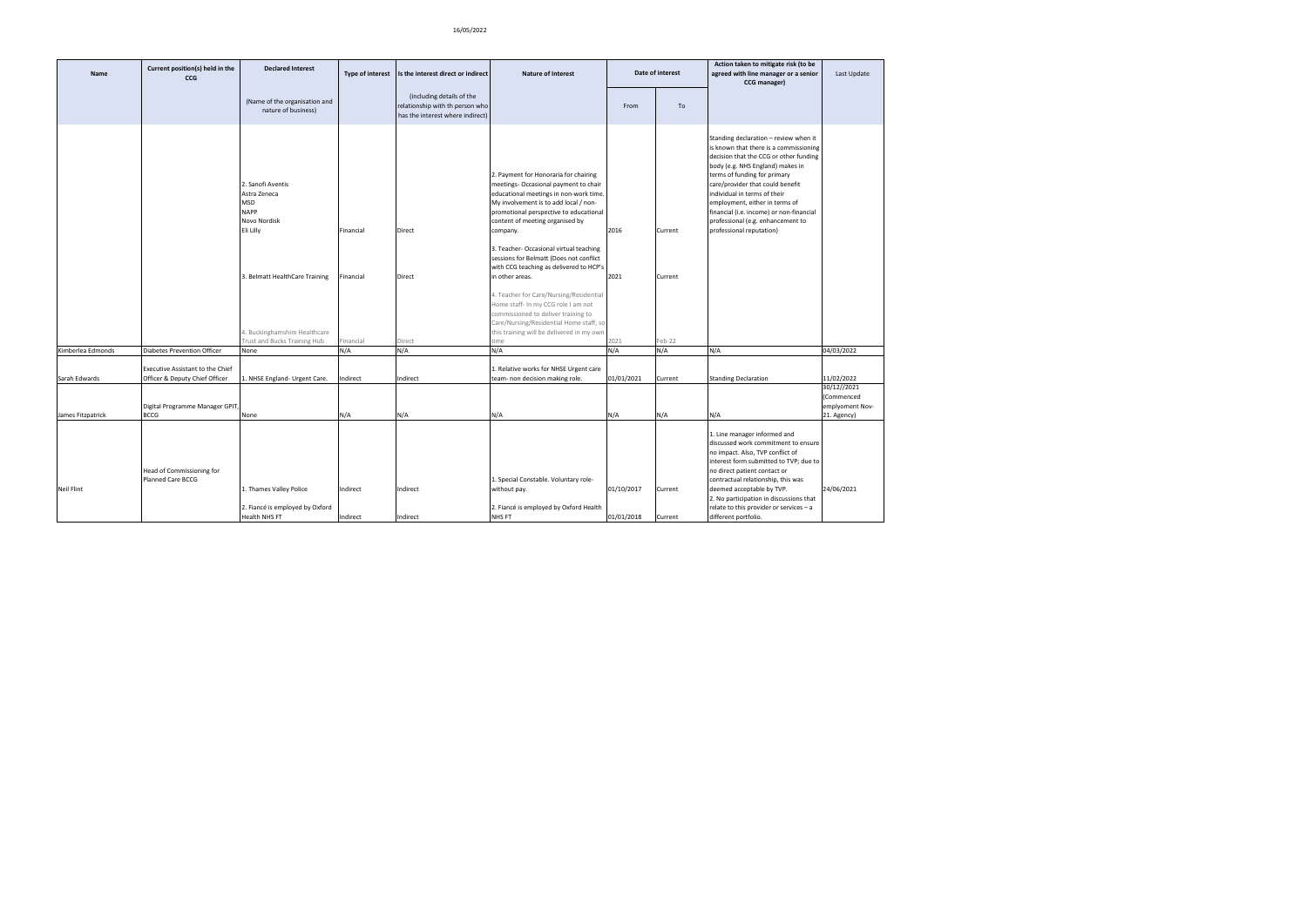| Name                | Current position(s) held in the<br><b>CCG</b>                                                                              | <b>Declared Interest</b>                                                                                  | Type of interest                                              | Is the interest direct or indirect                                                               | <b>Nature of Interest</b>                                                                                                                                                                                                                                                                                                                                     |                                                 | Date of interest                         | Action taken to mitigate risk (to be<br>agreed with line manager or a senior<br>CCG manager)                                                                                                                                                                                                                                                                                                                                                                                                                                                             | Last Update              |
|---------------------|----------------------------------------------------------------------------------------------------------------------------|-----------------------------------------------------------------------------------------------------------|---------------------------------------------------------------|--------------------------------------------------------------------------------------------------|---------------------------------------------------------------------------------------------------------------------------------------------------------------------------------------------------------------------------------------------------------------------------------------------------------------------------------------------------------------|-------------------------------------------------|------------------------------------------|----------------------------------------------------------------------------------------------------------------------------------------------------------------------------------------------------------------------------------------------------------------------------------------------------------------------------------------------------------------------------------------------------------------------------------------------------------------------------------------------------------------------------------------------------------|--------------------------|
|                     |                                                                                                                            | (Name of the organisation and<br>nature of business)                                                      |                                                               | (including details of the<br>relationship with th person who<br>has the interest where indirect) |                                                                                                                                                                                                                                                                                                                                                               | From                                            | To                                       |                                                                                                                                                                                                                                                                                                                                                                                                                                                                                                                                                          |                          |
| Jagdeep Gheer       | Medicines Optimisation<br>Pharmacist, BCCG<br>Chief Clinical Information Officer                                           | 1. Stoke Mandeville Stadium<br>Covid-19 Vaccination Site                                                  | Financial                                                     | Direct                                                                                           | Secondary Employment-Paid work by<br>Mandeville Stadium Vaccination Site<br>working as responsible pharmacist on a<br>weekend (outside of CCG contracted<br>hours) for AstraZeneca Vaccine Clinic<br>Day - key responsibilities are<br>reconciliation of vials, defacing and<br>disposal of vaccine vial and packaging,<br>key holder for the vaccine fridge. | 01/01/2021                                      | Current                                  | 1. Standing declaration - review when<br>it is known that there is a<br>commissioning decision that the CCG<br>or other funding body (e.g. NHS<br>England) makes in terms of funding for<br>primary care/provider that could<br>benefit individual in terms of their<br>employment, either in terms of<br>financial (i.e. income) or non-financial<br>professional (e.g. enhancement to<br>professional reputation)<br>To leave the room when discussing<br>matters relating to Mandeville<br>vaccination site where there is a<br>conflict of interests | 09/04/2021               |
| <b>Toby Gillman</b> | <b>BCCG</b>                                                                                                                | 1. Meadowcroft Surgery<br>2. Meadowcroft Surgery<br>3. FedBucks<br>4. Granulomatosis with<br>Polyangiitis | Financial<br>Financial<br>Financial<br>Non-financial personal | Direct<br>Direct<br>Direct                                                                       | 1. Director<br>2. GP Partner in a practice with<br>ownership of land or buildings -<br>Meadowcroft Surgery<br>3. GP Partner in a practice which is a<br>member of a GP Federation/Provider<br>Company<br>4. Condition requiring individually<br>funded treatment                                                                                              | Aug-11<br>Aug-11<br>Founder<br>member<br>Aug-16 | Current<br>Current<br>Current<br>Current | <b>Standing Declaration</b><br><b>Standing Declaration</b><br><b>Standing Declaration</b><br><b>Standing Declaration</b>                                                                                                                                                                                                                                                                                                                                                                                                                                 | 24/06/2021               |
| Steve Goldensmith   | Head of Long Term Conditions,<br><b>BCCG</b>                                                                               | None                                                                                                      | N/A                                                           | N/A                                                                                              | N/A                                                                                                                                                                                                                                                                                                                                                           | N/A                                             | N/A                                      | N/A                                                                                                                                                                                                                                                                                                                                                                                                                                                                                                                                                      | 03/03/2022               |
| <b>Gina Gregory</b> | Administrator, Quality &<br>Safeguarding Team BCCG                                                                         | None                                                                                                      | N/A                                                           | N/A                                                                                              | N/A                                                                                                                                                                                                                                                                                                                                                           | N/A                                             | N/A                                      | N/A                                                                                                                                                                                                                                                                                                                                                                                                                                                                                                                                                      | 11/02/2022               |
| Debbie Haward       | Executive Assistant Finance,<br><b>BCCG</b>                                                                                | None                                                                                                      | N/A                                                           | N/A                                                                                              | N/A                                                                                                                                                                                                                                                                                                                                                           | N/A                                             | N/A                                      | N/A                                                                                                                                                                                                                                                                                                                                                                                                                                                                                                                                                      | 28/06/2021               |
| Andrew Hazard       | <b>Digital Transformation Project</b><br>Manager, BCCG                                                                     | None                                                                                                      | N/A                                                           | N/A                                                                                              | N/A                                                                                                                                                                                                                                                                                                                                                           | N/A                                             | N/A                                      | N/A                                                                                                                                                                                                                                                                                                                                                                                                                                                                                                                                                      | 03/03/2022               |
| <b>Robert Hicks</b> | Quality & Patient Safety Manager<br><b>BCCG</b><br>Interim Chief Finance Officer,                                          | None                                                                                                      | N/A                                                           | N/A                                                                                              | N/A                                                                                                                                                                                                                                                                                                                                                           | N/A                                             | N/A                                      | N/A                                                                                                                                                                                                                                                                                                                                                                                                                                                                                                                                                      | 09/07/2021               |
| Kate Holmes         | <b>BCCG</b>                                                                                                                | None                                                                                                      | N/A                                                           | N/A                                                                                              | N/A                                                                                                                                                                                                                                                                                                                                                           | N/A                                             | N/A                                      | N/A                                                                                                                                                                                                                                                                                                                                                                                                                                                                                                                                                      | 24/06/2021               |
| Andrea Hollister    | Primary and Community Care<br>Workforce Programme Director,<br>BOB ICS                                                     | None                                                                                                      | V/A                                                           | N/A                                                                                              | I/A                                                                                                                                                                                                                                                                                                                                                           | I/A                                             | I/A                                      | V/A                                                                                                                                                                                                                                                                                                                                                                                                                                                                                                                                                      | LEFT BCCG in May<br>2022 |
| Nita Hughes         | Interim Associate Director of<br>Community Models of Care,<br><b>BCCG</b>                                                  | 1. Crisante Consulting Ltd<br>2. CHC Direct Ltd                                                           | Financial<br>Non-Financial<br>Professional                    | Direct<br>Direct                                                                                 | 1. Managing Director<br>2. Previous Directorship                                                                                                                                                                                                                                                                                                              | Jan-17<br>Sep-18                                | Current<br>Current                       | <b>Standing Declaration</b><br><b>Standing Declaration</b>                                                                                                                                                                                                                                                                                                                                                                                                                                                                                               | 09/07/2021               |
|                     | Care Homes Pharmacy<br>Technician, BCCG                                                                                    | None                                                                                                      |                                                               | N/A                                                                                              | N/A                                                                                                                                                                                                                                                                                                                                                           | N/A                                             | N/A                                      | N/A                                                                                                                                                                                                                                                                                                                                                                                                                                                                                                                                                      |                          |
| Monice Hussain      | Transformation Manager & lead<br>for Enhanced Health in Care<br>Homes Programme, Equality<br>Diversity & Inclusion (EDI) & |                                                                                                           | N/A                                                           |                                                                                                  |                                                                                                                                                                                                                                                                                                                                                               |                                                 |                                          |                                                                                                                                                                                                                                                                                                                                                                                                                                                                                                                                                          | 24/06/2021               |
| Ojalae Jenkins      | Patient Engagement<br>Transformation Manager LTC,                                                                          | None                                                                                                      | N/A                                                           | N/A                                                                                              | N/A                                                                                                                                                                                                                                                                                                                                                           | N/A                                             | N/A                                      | N/A                                                                                                                                                                                                                                                                                                                                                                                                                                                                                                                                                      | 12/07/2021               |
| Angela Jessop       | <b>BCCG</b>                                                                                                                | None                                                                                                      | N/A                                                           | N/A                                                                                              | N/A                                                                                                                                                                                                                                                                                                                                                           | N/A                                             | N/A                                      | N/A                                                                                                                                                                                                                                                                                                                                                                                                                                                                                                                                                      | 09/03/2022               |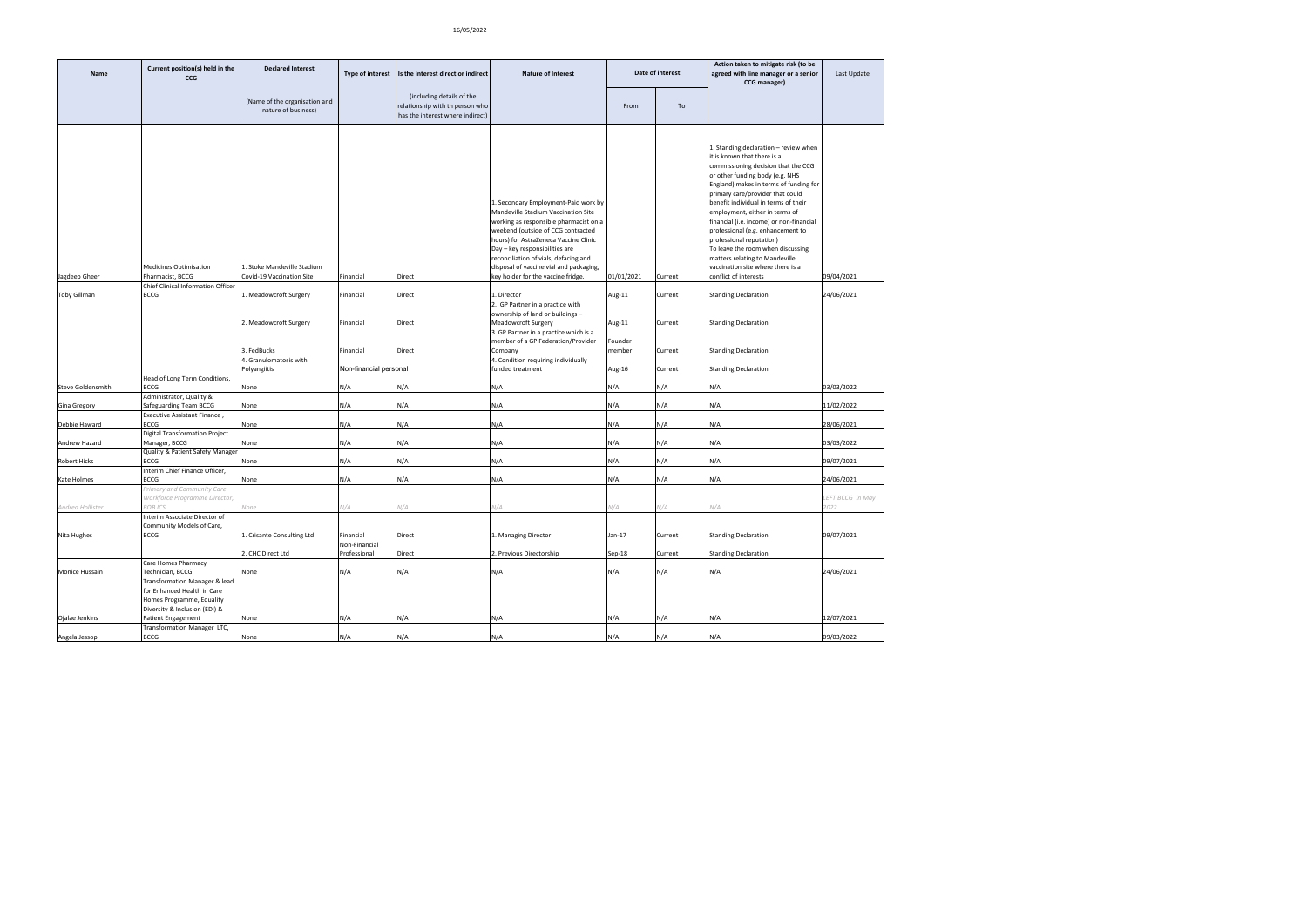| Name                | Current position(s) held in the<br><b>CCG</b>                                                                                                 | <b>Declared Interest</b>                                                   | <b>Type of interest</b> | Is the interest direct or indirect                                                               | <b>Nature of Interest</b>                |               | Date of interest | Action taken to mitigate risk (to be<br>agreed with line manager or a senior<br>CCG manager)                 | Last Update |
|---------------------|-----------------------------------------------------------------------------------------------------------------------------------------------|----------------------------------------------------------------------------|-------------------------|--------------------------------------------------------------------------------------------------|------------------------------------------|---------------|------------------|--------------------------------------------------------------------------------------------------------------|-------------|
|                     |                                                                                                                                               | (Name of the organisation and<br>nature of business)                       |                         | (including details of the<br>relationship with th person who<br>has the interest where indirect) |                                          | From          | To               |                                                                                                              |             |
| Shahina Juma        | Care Homes Pharmacist, BCCG                                                                                                                   | <b>None</b>                                                                | N/A                     | N/A                                                                                              | N/A                                      | ۷/A           | ۷/A              | N/A                                                                                                          | 24/06/2021  |
| Simon Kearey        | Head of Locality Delivery, BCCG                                                                                                               | Wycombe Heritage and Arts                                                  | Non Financial           | Indirect                                                                                         | L. Chairman                              | 1.13.10.2014  | Current          | L. Standing declaration                                                                                      | 24/06/2021  |
|                     |                                                                                                                                               | 2. Chiltern Business Club                                                  | Non Financial           | Indirect                                                                                         | 2. Treasurer                             | 2.13.10.2014  | Current          | 2. Standing declaration                                                                                      |             |
|                     |                                                                                                                                               | 3. British Gymnastics Association                                          | Non Financial           | Indirect                                                                                         | 3. Trustee                               | 3.13.10.2014  | Current          | 3. Standing declaration                                                                                      |             |
|                     |                                                                                                                                               | 4. Oxfordshire Youth Arts                                                  | Non Financial           | Indirect                                                                                         | 4. Trustee                               | 4.13.10.2014  | Current          | 4. Standing declaration                                                                                      |             |
|                     |                                                                                                                                               | 5. Bucks County Museum Trust                                               | Non Financial           | Indirect                                                                                         | 5. Trustee                               | 5.13.10.2014  | Current          | 5. Standing declaration                                                                                      |             |
|                     |                                                                                                                                               | 6. Hughenden Valley Parish                                                 | Non Financial           | Indirect                                                                                         | 6. Councillor                            | 6.13.10.2014  | Current          | 6. Standing declaration                                                                                      |             |
|                     |                                                                                                                                               | 7. Oxfordshire University                                                  | Indirect                | Indirect                                                                                         | 7. Partner is Deputy Chief Nurse for the | 7.13.10.2014  | lul-20           | 7. N/A                                                                                                       |             |
|                     |                                                                                                                                               | 8. Healthwatch Buckinghamshire                                             | Indirect                | Indirect                                                                                         | 8. Chair is personal friend              | 8.13.10.2014  | Current          | 8. No involvement in commissioning                                                                           |             |
|                     |                                                                                                                                               | 9. Buckinghamshire Healthcare                                              | Indirect                | Indirect                                                                                         | 9. Former spouse is District Nurse       | 9.13.10.2014  | Current          | 9. No involvement in commissioning                                                                           |             |
|                     |                                                                                                                                               | 10. Full flight - private limited                                          | Financial               | Indirect                                                                                         | 10. Owner                                | 10.13.10.2014 | Current          | 10. Standing declaration                                                                                     |             |
|                     |                                                                                                                                               | 11. DXS clinical decision support                                          | Non Financial           | Indirect                                                                                         | 11. Friend of chairman of DXS and on     | 11.01.11.2016 | Current          | 11. No involvement in commissioning                                                                          |             |
|                     |                                                                                                                                               | 12. Chair of Governors Millbrook                                           | Non Financial           | Indirect                                                                                         | 12. Chair                                | 12.16.11.2016 | Current          | 12. Standing declaration.                                                                                    |             |
|                     |                                                                                                                                               | 13.Chiltern Society                                                        | Indirect                | Indirect                                                                                         | 13. Chair                                | 13.13.11.2018 | Current          | 13. Standing declaration                                                                                     |             |
|                     |                                                                                                                                               |                                                                            |                         |                                                                                                  |                                          |               |                  |                                                                                                              |             |
|                     |                                                                                                                                               | 14. Little Chalfont Primary School Indirect<br>15. Ridgeway National Trail |                         | Indirect                                                                                         | 14. Chair                                | 14.01.07.2020 | Current          | 14. Standing declaration                                                                                     |             |
|                     |                                                                                                                                               | Partnership                                                                | Indirect                | Indirect                                                                                         | 15. Chair                                | 15.01.07.2020 | Current          | 15. Standing declaration                                                                                     |             |
|                     |                                                                                                                                               | 1. British Association of Cardiac                                          |                         |                                                                                                  |                                          |               |                  |                                                                                                              |             |
|                     | Supportive Self Care Trainer,                                                                                                                 | Prevention & Rehabilitation                                                |                         |                                                                                                  |                                          |               |                  |                                                                                                              |             |
| Jessica Keeley      | <b>BCCG</b>                                                                                                                                   | (BACPR)                                                                    | Indirect                | Indirect                                                                                         | Tutor                                    | 01/03/2019    | Current          | <b>Standing Declaration</b>                                                                                  | 04/03/2022  |
|                     |                                                                                                                                               |                                                                            |                         |                                                                                                  | Group Exercise Instructor-               |               |                  |                                                                                                              |             |
|                     |                                                                                                                                               | Places for People Leisure                                                  | Indirect                | ndirect                                                                                          | secondary employment                     | 01/03/2008    |                  |                                                                                                              |             |
|                     | Accountable Officer and<br><b>Executive ICS Lead</b><br>Buckinghamshire, Oxfordshire<br>and Berkshire West Integrated<br>Care System (voting) | 1. Hall Practice and Chalfonts                                             | Non-financial           |                                                                                                  | 1. Wife is employed as a senior          |               |                  |                                                                                                              |             |
| Dr James Kent       |                                                                                                                                               | PCN                                                                        | personal                | Indirect                                                                                         | Pharmacist                               | May-20        | Current          | <b>Standing Declaration</b>                                                                                  | 10/03/2022  |
|                     |                                                                                                                                               |                                                                            | Non-financial           |                                                                                                  | 2. John Storey, Porthaven Chief          |               |                  |                                                                                                              |             |
|                     |                                                                                                                                               | 2. Porthaven                                                               | personal                | Indirect                                                                                         | Executive, is a friend                   | May-20        | Current          | <b>Standing Declaration</b>                                                                                  |             |
|                     |                                                                                                                                               | 3. Curzon Partners Ltd                                                     | Financial               | Direct                                                                                           | 3. Director                              | May-20        | Current          | <b>Standing Declaration</b>                                                                                  |             |
|                     | Executive Assistant to Interim<br>Director Primay Care &<br>Transformation/Senior<br>Responsible Officer Covid-19                             |                                                                            |                         |                                                                                                  |                                          |               |                  |                                                                                                              |             |
| Lisa Kewish-Collins | Vaccination Programme, BOB ICS None                                                                                                           |                                                                            | N/A                     | N/A                                                                                              | N/A                                      | N/A           | N/A              | N/A                                                                                                          | 03/03/2022  |
|                     | Interim Associate Director of                                                                                                                 |                                                                            |                         |                                                                                                  |                                          |               |                  |                                                                                                              |             |
|                     | Community Models of Care,                                                                                                                     |                                                                            |                         |                                                                                                  |                                          |               |                  |                                                                                                              |             |
| Yvonne Le Brun      | BCCG                                                                                                                                          | Waite Atkins Ltd, Consultancy                                              | Financial               | Direct                                                                                           | Company Director                         | TBA           | Current          | <b>Standing Declaration</b>                                                                                  | 10/02/2022  |
|                     | Associate Director of Digital and                                                                                                             |                                                                            |                         |                                                                                                  |                                          |               |                  |                                                                                                              |             |
| Anna Lewis          | M&T. BCCG                                                                                                                                     | None                                                                       | N/A                     | N/A                                                                                              | N/A                                      | N/A           | N/A              | N/A                                                                                                          | 24/06/2021  |
|                     | Senior Continuing Healthcare,                                                                                                                 |                                                                            |                         |                                                                                                  | Spouse works as a community staff        |               |                  |                                                                                                              |             |
| James Limehouse     | Commissioning Manager, BCCG                                                                                                                   | Oxford Health NHS Trust                                                    | Indirect                | Indirect                                                                                         | nurse for schools at Oxford Health       | Mar-19        | Current          | <b>Standing Decclaration</b>                                                                                 | 24/06/2021  |
| Pete Loomes         | Deputy Director, Urgent &<br><b>Emergency Care, BCCG</b>                                                                                      | Lilygrace Solutions Ltd.                                                   | Financial               | Direct                                                                                           | Director of Consultancy Company          | Aug-21        | Current          | Standing Declaration: Contract in place<br>for interim work. No additional<br>commissioned services planned. | 05/08/2021  |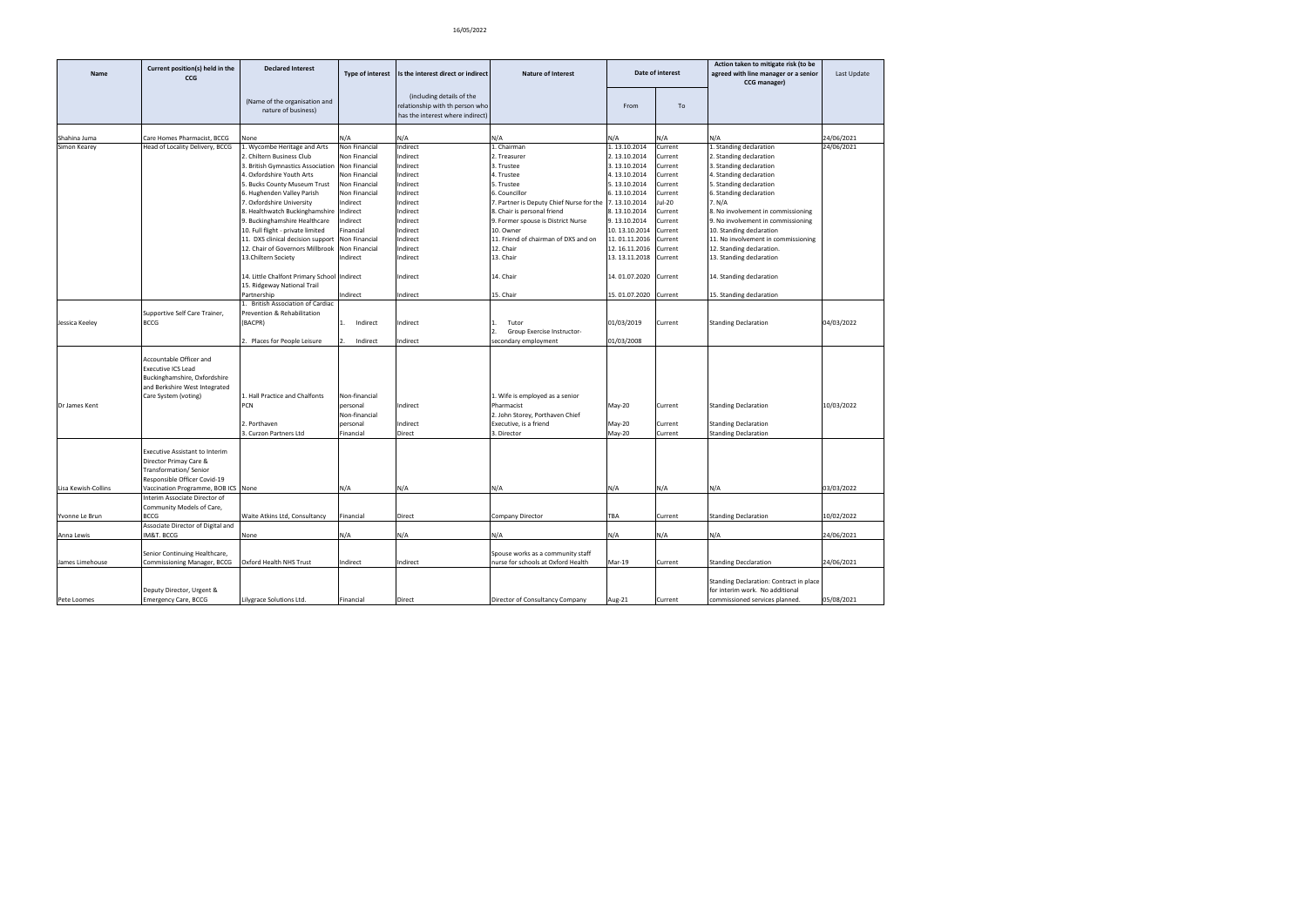| Name             | Current position(s) held in the<br><b>CCG</b>                | <b>Declared Interest</b>                                                                 | <b>Type of interest</b>                                                          | Is the interest direct or indirect                                                               | <b>Nature of Interest</b>                                                                                                                                                                                                                   |                                       | Date of interest                       | Action taken to mitigate risk (to be<br>agreed with line manager or a senior<br>CCG manager)                                                                                                                                                                                                                                                                                                                                                                                                                                                     | Last Update                                  |
|------------------|--------------------------------------------------------------|------------------------------------------------------------------------------------------|----------------------------------------------------------------------------------|--------------------------------------------------------------------------------------------------|---------------------------------------------------------------------------------------------------------------------------------------------------------------------------------------------------------------------------------------------|---------------------------------------|----------------------------------------|--------------------------------------------------------------------------------------------------------------------------------------------------------------------------------------------------------------------------------------------------------------------------------------------------------------------------------------------------------------------------------------------------------------------------------------------------------------------------------------------------------------------------------------------------|----------------------------------------------|
|                  |                                                              | (Name of the organisation and<br>nature of business)                                     |                                                                                  | (including details of the<br>relationship with th person who<br>has the interest where indirect) |                                                                                                                                                                                                                                             | From                                  | To                                     |                                                                                                                                                                                                                                                                                                                                                                                                                                                                                                                                                  |                                              |
| Anum Mahmood     | Medicines Optimisation<br>Pharmacist, BCCG                   | 1. BMI The Chiltern Hospital<br>London Rd, Great Missenden<br><b>HP16 0EN</b>            | Financial                                                                        | Direct                                                                                           | Clinical Pharmacist Bank contract-<br>Once a month Saturday morning locum<br>for the private hospital. Main<br>responsibilities include dispensing,<br>checking, and counselling patients.                                                  | 12/08/2018                            | Current                                | Standing declaration - review when it<br>is known that there is a commissioning<br>decision that the CCG or other funding<br>body (e.g. NHS England) makes in<br>terms of funding for primary<br>care/provider that could benefit<br>individual in terms of their<br>employment, either in terms of<br>financial (i.e. income) or non-financial<br>professional (e.g. enhancement to<br>professional reputation) To leave the<br>room when discussing matters relating<br>to BMI The Chiltern Hospital where<br>there is a conflict of interests | 07/05/2021                                   |
|                  |                                                              | 2. Chalgrove Pharmacy 60 High<br>St, Chalgrove, Oxford OX44 7SS                          |                                                                                  |                                                                                                  | . Locum Pharmacist                                                                                                                                                                                                                          | 11/02/2016                            | Current                                | Standing declaration - review when it<br>is known that there is a commissioning<br>decision that the CCG or other funding<br>body (e.g. NHS England) makes in<br>terms of funding for primary<br>care/provider that could benefit<br>individual in terms of their<br>employment, either in terms of<br>financial (i.e. income) or non-financial<br>professional (e.g. enhancement to<br>professional reputation) To leave the<br>room when discussing matters relating<br>to Chalgrove pharmacy where there is<br>a conflict of interests        |                                              |
| Robert Majilton  | Deputy Chief Officer, BCCG                                   | 1. Wireless Logic Group<br>2. Oxford University Hospitals<br><b>NHS Trust</b>            | Indirect<br>Indirect                                                             | Indirect<br>Indirect                                                                             | 1. Wife works as Head of Operations<br>2. Niece works at Oxford University NHS<br>Frust in the Finance department.                                                                                                                          | 01/09/2021<br>04/05/2020              | Current<br>Current                     | Standing Declaration- Not directly<br>involved in schemes with this provider.<br>Not authorising expenditure with this<br>provider.<br><b>Standing Declaration- Not directly</b><br>involved in contracting for this<br>provider or approving contracts                                                                                                                                                                                                                                                                                          | 24/03/2022                                   |
| Micheal Maynard  | Programme Lead UEC Team                                      |                                                                                          |                                                                                  |                                                                                                  |                                                                                                                                                                                                                                             |                                       |                                        |                                                                                                                                                                                                                                                                                                                                                                                                                                                                                                                                                  | Commenced role<br>Sept 2021- awaiting<br>COI |
| Paula Matson     | LTC Respiratory Nurse Specialist,<br><b>BCCG</b>             | Stokenchurch Medical Centre<br>2. BBO education<br>3. Pharmaceutical Companies<br>adhoc) | Non-Financial<br>rofessional<br>2. Non-Financial<br>Professional<br>3. Financial | L.Indirect<br>2.Indirect<br>3. Direct                                                            | Respiratory Nurse Specialist,<br>Stokenchurch Medical Centre<br>2. Independent respiratory educator for<br><b>BBO</b> education (freelance)<br>3. Provide respiratory educational non<br>promotional meetings for pharma<br>companies-adhoc | .09/12/19<br>2.09/12/19<br>3.09/12/19 | 24/06/2021<br>2. Current<br>3. Current | Standing D+G139:I142eclaration                                                                                                                                                                                                                                                                                                                                                                                                                                                                                                                   | 03/03/2022                                   |
| Christiana Meira | <b>Medicine Optimisation</b><br>Pharmacist, BCCG             | Medacy Ltd                                                                               | Financial                                                                        | Direct                                                                                           | Pharmacist- carrying out pilot DMARD<br>project run by Medacy Ltd and currently<br>funded by the CCG                                                                                                                                        | Oct-20                                | Current                                | <b>Standing Declaration</b>                                                                                                                                                                                                                                                                                                                                                                                                                                                                                                                      | 24/06/2021                                   |
| lan Miles        | Business Analyst, Digital<br><b>Transformation Team BCCG</b> | None                                                                                     | N/A                                                                              | N/A                                                                                              | N/A                                                                                                                                                                                                                                         | N/A                                   | N/A                                    | N/A                                                                                                                                                                                                                                                                                                                                                                                                                                                                                                                                              | 01/11/2021                                   |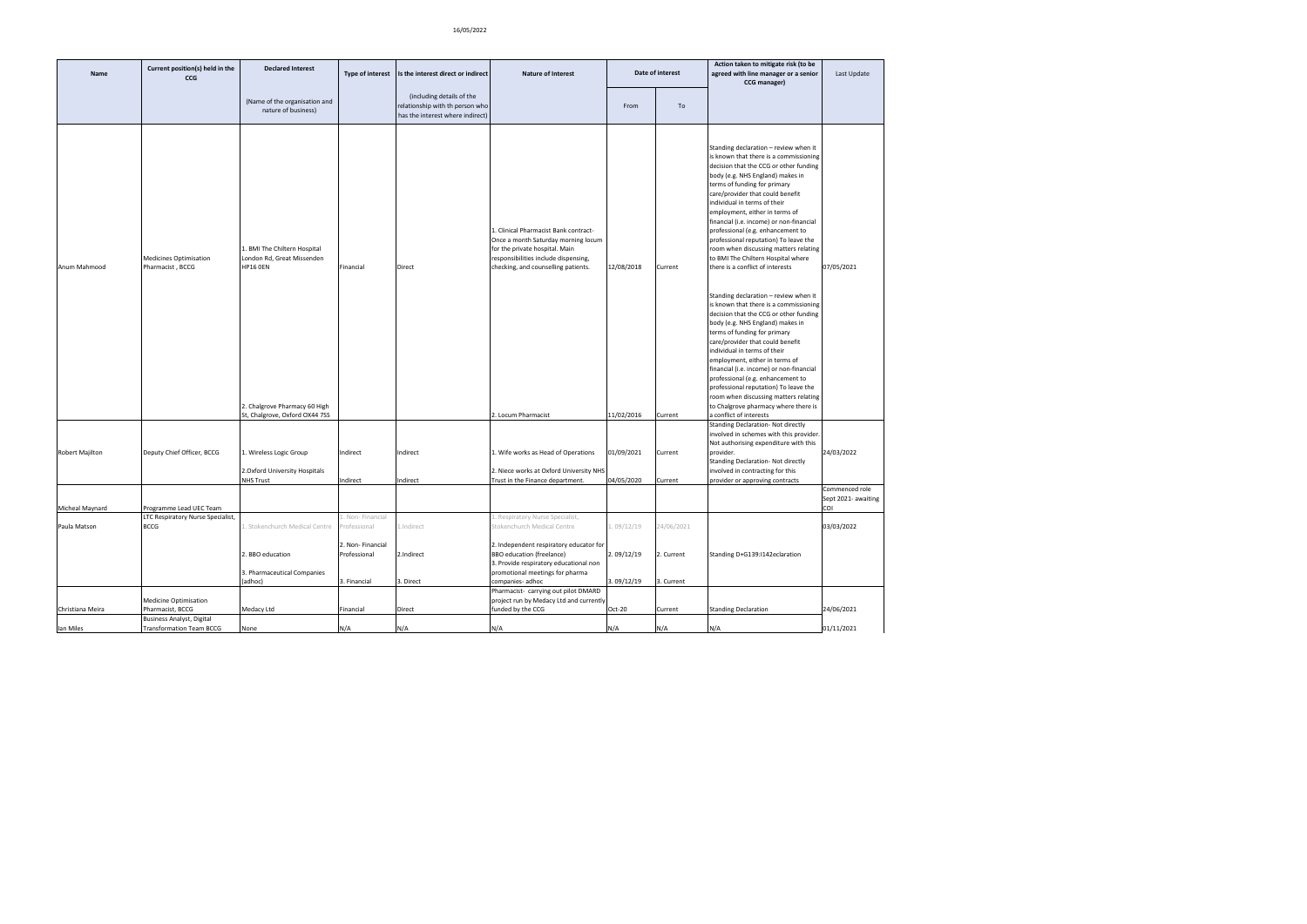| Name                             | Current position(s) held in the<br><b>CCG</b>         | <b>Declared Interest</b>                                                                                        | Type of interest                          | Is the interest direct or indirect                                                               | <b>Nature of Interest</b>                                                                                                                                                                                                                                                                                                                                           |            | Date of interest   | Action taken to mitigate risk (to be<br>agreed with line manager or a senior<br>CCG manager)                                                                                                                                                                                                                                                                                                             | Last Update                                            |
|----------------------------------|-------------------------------------------------------|-----------------------------------------------------------------------------------------------------------------|-------------------------------------------|--------------------------------------------------------------------------------------------------|---------------------------------------------------------------------------------------------------------------------------------------------------------------------------------------------------------------------------------------------------------------------------------------------------------------------------------------------------------------------|------------|--------------------|----------------------------------------------------------------------------------------------------------------------------------------------------------------------------------------------------------------------------------------------------------------------------------------------------------------------------------------------------------------------------------------------------------|--------------------------------------------------------|
|                                  |                                                       | (Name of the organisation and<br>nature of business)                                                            |                                           | (including details of the<br>relationship with th person who<br>has the interest where indirect) |                                                                                                                                                                                                                                                                                                                                                                     | From       | To                 |                                                                                                                                                                                                                                                                                                                                                                                                          |                                                        |
|                                  | Project Manager - End of life care                    |                                                                                                                 |                                           |                                                                                                  |                                                                                                                                                                                                                                                                                                                                                                     |            |                    |                                                                                                                                                                                                                                                                                                                                                                                                          |                                                        |
| Hannah Minion                    | and long term conditions<br>OCCG & BCCG               | None                                                                                                            | N/A                                       | N/A                                                                                              | N/A                                                                                                                                                                                                                                                                                                                                                                 | N/A        | N/A                | N/A                                                                                                                                                                                                                                                                                                                                                                                                      | 04/03/2022                                             |
| Rachel Morrell                   | Named GP for Safeguarding<br>Children BCCG            | 1. GP Partner at Gladstone<br>Surgery.                                                                          | Financial                                 | Direct                                                                                           | 1. GP partner                                                                                                                                                                                                                                                                                                                                                       | 1.01/04/13 | Current            | Standing Declaration-Leaving and CCG<br>meeting involving discussion (at Chairs<br>discretion) and decision in respect of<br>Primary Care Incentive Schemes.<br>Leaving any meeting involving<br>discussion (at Chair discretion) and<br>decision in respect of projects or<br>contracts for which FedBucks may or<br>has bid.                                                                           | 03/03/2022                                             |
|                                  |                                                       | 2. GP Practice: individual is a GP                                                                              |                                           |                                                                                                  |                                                                                                                                                                                                                                                                                                                                                                     |            |                    |                                                                                                                                                                                                                                                                                                                                                                                                          |                                                        |
|                                  |                                                       | partner in a practice which is a<br>member of FedBucks                                                          | Financial                                 | Direct                                                                                           | 2. Member practice                                                                                                                                                                                                                                                                                                                                                  | 2.01/07/16 | Current            |                                                                                                                                                                                                                                                                                                                                                                                                          |                                                        |
| <b>Robert Nesbitt</b>            | Data Support Officer, BCCG                            | None                                                                                                            | N/A                                       | N/A                                                                                              | N/A                                                                                                                                                                                                                                                                                                                                                                 | N/A        | N/A                | N/A                                                                                                                                                                                                                                                                                                                                                                                                      | 11/03/2022                                             |
|                                  |                                                       |                                                                                                                 | V/A                                       | N/A                                                                                              |                                                                                                                                                                                                                                                                                                                                                                     |            |                    |                                                                                                                                                                                                                                                                                                                                                                                                          |                                                        |
| sssica Newman<br>Nicola Newstone | Head of Primary Care BCCG<br>Head of Urgent Care BCCG | Vone<br>None                                                                                                    | N/A                                       | N/A                                                                                              | V/A<br>N/A                                                                                                                                                                                                                                                                                                                                                          | V/A<br>N/A | V/A<br>N/A         | V/A<br>N/A                                                                                                                                                                                                                                                                                                                                                                                               | eft CCG Nov 2021<br>24/06/2021                         |
|                                  |                                                       |                                                                                                                 |                                           |                                                                                                  |                                                                                                                                                                                                                                                                                                                                                                     |            |                    |                                                                                                                                                                                                                                                                                                                                                                                                          |                                                        |
|                                  | Primary Care Transformation                           |                                                                                                                 |                                           |                                                                                                  |                                                                                                                                                                                                                                                                                                                                                                     |            |                    |                                                                                                                                                                                                                                                                                                                                                                                                          | 24/06/2021                                             |
| Wendy Newton                     | Manager BCCG                                          | None                                                                                                            | V/A                                       | N/A                                                                                              | V/A                                                                                                                                                                                                                                                                                                                                                                 | V/A        | V/A                | V/A                                                                                                                                                                                                                                                                                                                                                                                                      | eft CCG Nov 2021                                       |
| Unoma Okoli                      | Lead Interface Pharmacist for<br>older people BCCG    | 1. Buckinghamshire Healthcare<br><b>NHS Trust</b><br>2. North East Essex Clinical<br><b>Commissioning Group</b> | 1. Financial<br>2. Financial              | 1. Direct<br>2. Indirect                                                                         | 1. Substantively employed<br>Buckinghamshire CCG as Lead Interface<br>Pharmacist working across CCG and<br>Buckinghamshire Healthcare NHS Trust.<br>An honorary contract in place with BHT. 01/07/2018<br>2. I deliver education and training to<br>NHS and non NHS organisations on my<br>non-working day or take annual leave<br>and could have financial benefit | 12/10/2021 | Current<br>Current | Standing Declaration: This conflict was<br>considered as part of recruitment and<br>deemed not to be material because<br>the Interface pharmacist is working<br>with the CCG and BHT formulary and<br>protocol and decision are approved by<br>the ICP medicines optimisation board<br>which is a joint board of BHT and CCG<br>who has to approve any<br>recommendations<br><b>Standing Declaration</b> | 10/03/2022                                             |
|                                  |                                                       |                                                                                                                 |                                           |                                                                                                  | 1. Collaborator within an international                                                                                                                                                                                                                                                                                                                             |            |                    |                                                                                                                                                                                                                                                                                                                                                                                                          |                                                        |
| Bashak Onal                      | System Resilience Manager BCCG                        | 1. Pan-European Paediatric Spina<br>Cord Injury (PEPSCI)<br>Collaboration                                       | Non Financial<br>Professional<br>Interest | Indirect                                                                                         | research group; Pan-European<br>Paediatric Spinal Cord Injury (PEPSCI)<br>Collaboration.                                                                                                                                                                                                                                                                            | 01/01/2016 | 30/01/2020         | Standing Declaration                                                                                                                                                                                                                                                                                                                                                                                     | 24/06/2021<br>(Oct 2021 on<br><b>Maternity Leave</b> ) |
|                                  |                                                       | 1. Orwin & Algeo Management                                                                                     | 1. Financial                              |                                                                                                  |                                                                                                                                                                                                                                                                                                                                                                     |            |                    |                                                                                                                                                                                                                                                                                                                                                                                                          |                                                        |
| Phil Orwin                       | Governing Body                                        | solutions LTD<br>2. Orwin & Algeo Management                                                                    | Interest<br>2. Financial                  | 1. Indirect                                                                                      | 1.Director and shareholder                                                                                                                                                                                                                                                                                                                                          | 1.09/07/21 | 1. Current         | <b>Standing Declaration</b>                                                                                                                                                                                                                                                                                                                                                                              | 09/07/2021                                             |
|                                  |                                                       | Solutions LTD<br>3. PwC and KPMG turnaround                                                                     | Interest<br>3. Financial                  | 2. Indirect                                                                                      | 2. Spouse is a Shareholder                                                                                                                                                                                                                                                                                                                                          | 2.09/07/21 | 2. Current         |                                                                                                                                                                                                                                                                                                                                                                                                          |                                                        |
|                                  |                                                       | panel (health)                                                                                                  | Interest                                  | 3. Direct                                                                                        | 3.Member                                                                                                                                                                                                                                                                                                                                                            | 3.09/07/21 | 3. Current         |                                                                                                                                                                                                                                                                                                                                                                                                          |                                                        |
|                                  |                                                       | 4. Oxford University                                                                                            | 4. Indirect                               | 4. Indirect                                                                                      | 4. Student                                                                                                                                                                                                                                                                                                                                                          | 4.09/07/21 | 4. Current         |                                                                                                                                                                                                                                                                                                                                                                                                          |                                                        |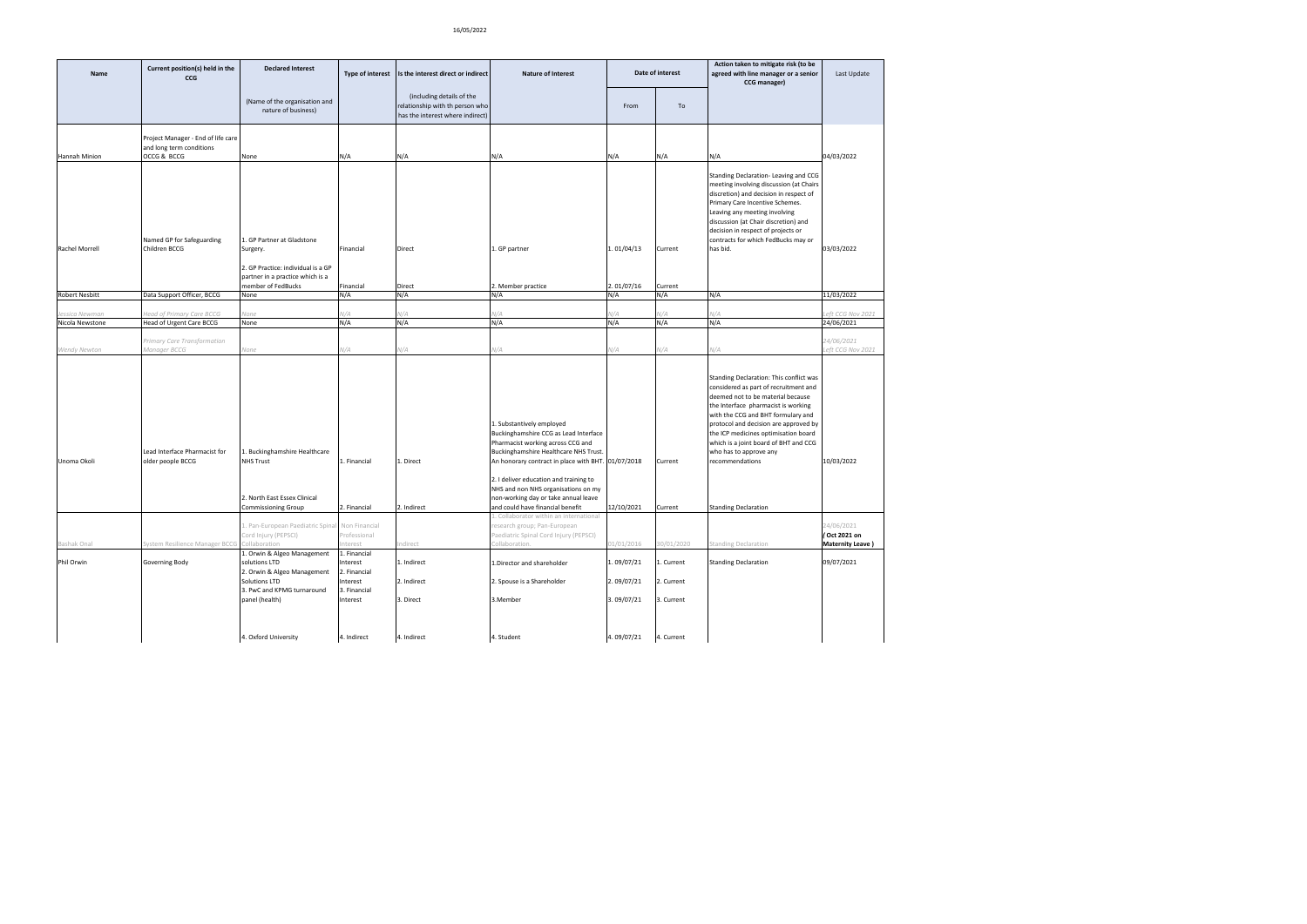| Name               | Current position(s) held in the<br>CCG                                                                                                      | <b>Declared Interest</b>                                   | <b>Type of interest</b>          | Is the interest direct or indirect                                                               | <b>Nature of Interest</b>                                                                                                             |                          | Date of interest      | Action taken to mitigate risk (to be<br>agreed with line manager or a senior<br>CCG manager)                                                                                                                                                                                                                                                                                                                                                                                   | Last Update |
|--------------------|---------------------------------------------------------------------------------------------------------------------------------------------|------------------------------------------------------------|----------------------------------|--------------------------------------------------------------------------------------------------|---------------------------------------------------------------------------------------------------------------------------------------|--------------------------|-----------------------|--------------------------------------------------------------------------------------------------------------------------------------------------------------------------------------------------------------------------------------------------------------------------------------------------------------------------------------------------------------------------------------------------------------------------------------------------------------------------------|-------------|
|                    |                                                                                                                                             | (Name of the organisation and<br>nature of business)       |                                  | (including details of the<br>relationship with th person who<br>has the interest where indirect) |                                                                                                                                       | From                     | To                    |                                                                                                                                                                                                                                                                                                                                                                                                                                                                                |             |
|                    |                                                                                                                                             | 5. Truro Cathedral                                         | 5. Indirect                      | 5. Indirect                                                                                      | 5. Research Fellow                                                                                                                    | 5.09/07/21               | 5. Current            |                                                                                                                                                                                                                                                                                                                                                                                                                                                                                |             |
|                    |                                                                                                                                             | 6. United Social Ventures<br>overseas development charity) | 6. Non-Financial<br>Professional | 5. Indirect                                                                                      | 5. Chair                                                                                                                              | 6.09/07/21               | 6. Current            |                                                                                                                                                                                                                                                                                                                                                                                                                                                                                |             |
|                    | Senior Finance Analyst Primary                                                                                                              |                                                            |                                  |                                                                                                  |                                                                                                                                       |                          |                       |                                                                                                                                                                                                                                                                                                                                                                                                                                                                                |             |
| Alan Overton       | Care, BCCG & OCCG<br><b>Bucks Clinical Lead PCN</b>                                                                                         | None                                                       | N/A                              | N/A                                                                                              | N/A                                                                                                                                   | N/A                      | N/A                   | N/A                                                                                                                                                                                                                                                                                                                                                                                                                                                                            | 10/03/2022  |
| Rimple Patel       | Pharmacist                                                                                                                                  | Mid Chiltern PCN                                           | Indirect                         | Indirect                                                                                         | Senior Clinical Pharmacist                                                                                                            | Oct-20                   | Current               | <b>Standing Declaration</b>                                                                                                                                                                                                                                                                                                                                                                                                                                                    | 07/03/2022  |
| Sheena Patel       | Care Homes Pharmacist                                                                                                                       | None                                                       | N/A                              | N/A                                                                                              | N/A                                                                                                                                   | N/A                      | N/A                   | N/A                                                                                                                                                                                                                                                                                                                                                                                                                                                                            | 08/03/2022  |
| Bhavisha Pankhania | Dietetic Assistan Practitioner,<br>BCCG                                                                                                     | None                                                       | N/A                              | N/A                                                                                              | N/A                                                                                                                                   | N/A                      | N/A                   | N/A                                                                                                                                                                                                                                                                                                                                                                                                                                                                            | 24/06/2021  |
| James Piggins      | <b>Digital Transformation</b><br>Programme Manager BCCG                                                                                     | None                                                       | N/A                              | N/A                                                                                              | N/A                                                                                                                                   | N/A                      | N/A                   | N/A                                                                                                                                                                                                                                                                                                                                                                                                                                                                            | 08/03/2022  |
| Sandra Ramsey      | <b>Digital Transformation Senior</b><br>Project Manager                                                                                     | None                                                       | N/A                              | N/A                                                                                              | N/A                                                                                                                                   | N/A                      | N/A                   | N/A                                                                                                                                                                                                                                                                                                                                                                                                                                                                            | 24/06/2021  |
| <b>Mike Rees</b>   | Interim Deputy Chief Finance<br>Officer, BCCG (Senior Finance<br>Manager, Finance & Contracting   1. Industrial Sewn Products<br>Team, CSU) | (Hampshire) Ltd.<br>2. University Hospital                 | Financial<br>Non Financial       | Indirect<br>Indirect                                                                             | 1. Spouse is shareholder<br>2. Spouse is employed as HR Manager                                                                       | 01/12/2020<br>01/12/2020 | 31/03/2021<br>Current | Standing Declaration- review when it is<br>known that there is a commissioning<br>decision that the CCG or other funding<br>body (e.g. NHS England) makes in<br>terms of funding for primary<br>care/provider that could benefit<br>individual in terms of their<br>employment, either in terms of<br>financial (i.e. income) or non-financial<br>professional (e.g. enhancement to<br>professional reputation). Not involved<br>in the day to day running of the<br>business. | 14/05/2022  |
| Catherine Richards | Commissioning Manager, BCCG                                                                                                                 | Berkshire West CCG                                         | <b>Financial Interest</b>        | Direct                                                                                           | On secondment to Berkshire West CCG<br>3 days a week to cover the role of<br>Manager for Integrated Stroke Delivery<br>Network (ISDN) | 01/09/2021               | 01/09/2022            | <b>Standing Declaration- Declare interest</b><br>within Bucks CCG if there are any<br>agenda items relating to stroke or<br>commissioning decisions to be made<br>relating to stroke. Will take direction<br>from the chair as to whether I need to<br>leave the room or can be involved in<br>the discussion but not part of the<br>decision.                                                                                                                                 | 23/09/2021  |
| Gemma Richardson   | Corporate Governance Manager None                                                                                                           |                                                            | N/A                              | N/A                                                                                              | N/A                                                                                                                                   | N/A                      | N/A                   | N/A                                                                                                                                                                                                                                                                                                                                                                                                                                                                            | 16/05/2022  |
| Dawn Riddell       | <b>Executive Assistant to Interim</b><br>Chief Finance Officer, BCCG                                                                        | L. NRS                                                     | Non-Financial<br>Professional    | Indirect                                                                                         | Husband is an employee at NRS                                                                                                         | 01/06/2019               | Current               | Standing Declaration- To leave any<br>discussions relating to the<br>commissioning of NRS (at the chairs<br>discretion)                                                                                                                                                                                                                                                                                                                                                        | 03/03/2022  |
|                    | Executive Assistant to Director of                                                                                                          |                                                            |                                  |                                                                                                  |                                                                                                                                       |                          |                       |                                                                                                                                                                                                                                                                                                                                                                                                                                                                                |             |
| Elleesa Rushby     | Urgent & Emergency Care, Covid-<br>19 Campaign Chief, BCCG                                                                                  | None                                                       | N/A                              | N/A                                                                                              | N/A                                                                                                                                   | N/A                      | N/A                   | N/A                                                                                                                                                                                                                                                                                                                                                                                                                                                                            | 03/03/2022  |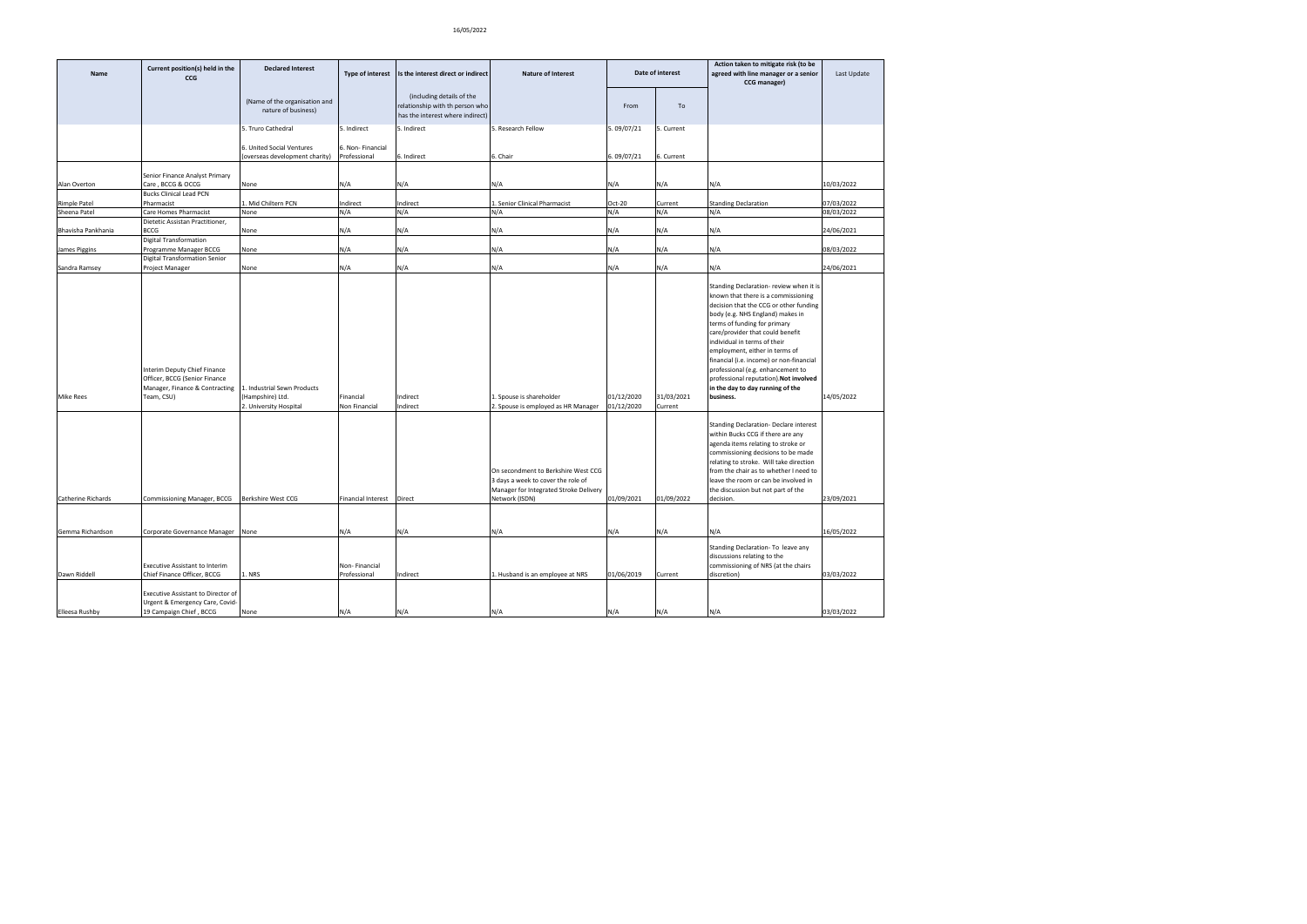|                         | Current position(s) held in the                                                              | <b>Declared Interest</b>                                                   |                      |                                                                                                  |                                                                                                                                                                                                                                                                                                                                |               | Date of interest   | Action taken to mitigate risk (to be                                                                                                                                                                                                                                                                                                                                                                                                                                                                                                                                                                                                                                                                                                                                           |                             |
|-------------------------|----------------------------------------------------------------------------------------------|----------------------------------------------------------------------------|----------------------|--------------------------------------------------------------------------------------------------|--------------------------------------------------------------------------------------------------------------------------------------------------------------------------------------------------------------------------------------------------------------------------------------------------------------------------------|---------------|--------------------|--------------------------------------------------------------------------------------------------------------------------------------------------------------------------------------------------------------------------------------------------------------------------------------------------------------------------------------------------------------------------------------------------------------------------------------------------------------------------------------------------------------------------------------------------------------------------------------------------------------------------------------------------------------------------------------------------------------------------------------------------------------------------------|-----------------------------|
| <b>Name</b>             | CCG                                                                                          |                                                                            | Type of interest     | Is the interest direct or indirect                                                               | <b>Nature of Interest</b>                                                                                                                                                                                                                                                                                                      |               |                    | agreed with line manager or a senior<br>CCG manager)                                                                                                                                                                                                                                                                                                                                                                                                                                                                                                                                                                                                                                                                                                                           | Last Update                 |
|                         |                                                                                              | (Name of the organisation and<br>nature of business)                       |                      | (including details of the<br>relationship with th person who<br>has the interest where indirect) |                                                                                                                                                                                                                                                                                                                                | From          | To                 |                                                                                                                                                                                                                                                                                                                                                                                                                                                                                                                                                                                                                                                                                                                                                                                |                             |
|                         |                                                                                              |                                                                            |                      |                                                                                                  |                                                                                                                                                                                                                                                                                                                                |               |                    | Standing declaration: Can be asked to<br>leave the room in meetings where this                                                                                                                                                                                                                                                                                                                                                                                                                                                                                                                                                                                                                                                                                                 |                             |
|                         | <b>Digital Transformation</b>                                                                | Age Concern Buckingham &                                                   | Non-Financial        |                                                                                                  |                                                                                                                                                                                                                                                                                                                                |               |                    | organisation is discussed (at Chairs                                                                                                                                                                                                                                                                                                                                                                                                                                                                                                                                                                                                                                                                                                                                           |                             |
| <b>Judy Russell</b>     | Programme Lead                                                                               | District                                                                   | Personal             | Indirect                                                                                         | Trustee & Honorary Treasurer                                                                                                                                                                                                                                                                                                   | 1985          | Current            | discretion).                                                                                                                                                                                                                                                                                                                                                                                                                                                                                                                                                                                                                                                                                                                                                                   | 07/03/2022                  |
| Sarah Ryeland (nee      |                                                                                              | 1. Buckinghamshire Healthcare                                              | Non-Financial        |                                                                                                  | 1. Previously worked at BHT as a<br>Macmillan Community Specialist                                                                                                                                                                                                                                                             |               |                    |                                                                                                                                                                                                                                                                                                                                                                                                                                                                                                                                                                                                                                                                                                                                                                                |                             |
| Creighton)              | Lead Prescribing Dietician, BCCG                                                             | NHS Trust- Macmillan                                                       | Professional         | Indirect                                                                                         | Dietitian                                                                                                                                                                                                                                                                                                                      | <b>Nov-17</b> | Jul-18             |                                                                                                                                                                                                                                                                                                                                                                                                                                                                                                                                                                                                                                                                                                                                                                                | 24/01/2022                  |
|                         |                                                                                              |                                                                            |                      |                                                                                                  |                                                                                                                                                                                                                                                                                                                                |               |                    |                                                                                                                                                                                                                                                                                                                                                                                                                                                                                                                                                                                                                                                                                                                                                                                |                             |
|                         |                                                                                              | 2. Kingfishers Nursing Home<br>3. BEW GMC<br>4. Buckinghamshire Healthcare | Indirect<br>Indirect | Indirect<br>Indirect                                                                             | 2. Ombudsman complaint raised against<br>Kingfishers Nursing Home for the care<br>provided to my mother before she died. Jul-20<br>3. Ombudsman complaint raised against<br>GP at BEW GMC for the care provided<br>to my mother before she died.<br>4. Undertaking bank Dietetic work for<br>BHT Community Dietetic Team 1 day | Jul-20        | Current<br>Current | Is not directly involved in the<br>commissioning of/decision making<br>processes for care homes. Agreed if<br>attending any meeting/involved in any<br>work with this care home Sarah will<br>declare the conflict of interest at the<br>beginning and action as per chair of<br>the meeting/workstream lead.<br>Agreed if attending any<br>meeting/involved in any work with this<br>surgery/GP then Sarah will declare the<br>conflict of interest at the beginning<br>and action as per chair of the<br>meeting/workstream lead<br>If attending any meetings relating to<br>the BHT Dietetic Service will declare<br>the conflict of interest at the beginning<br>and action as per chair of the<br>meeting/workstream lead. Keep line<br>manager up to date about the work |                             |
|                         |                                                                                              | NHS Trust-Dietetic Team                                                    | Financial            | Direct                                                                                           | per week.                                                                                                                                                                                                                                                                                                                      | Jan-22        | Mar-22             | being undertaken at bi-weekly 1:1's.                                                                                                                                                                                                                                                                                                                                                                                                                                                                                                                                                                                                                                                                                                                                           |                             |
|                         | Commissioning Manager LTC,                                                                   | 1. GP federation in Hillingdon -<br>Hillingdon Primary Care                |                      |                                                                                                  | 1. Spouse works for GP Federation in                                                                                                                                                                                                                                                                                           |               |                    |                                                                                                                                                                                                                                                                                                                                                                                                                                                                                                                                                                                                                                                                                                                                                                                |                             |
| lan Sadler              | <b>BCCG</b>                                                                                  | Federation (HPCF)                                                          | Indirect             | Indirect                                                                                         | Hillingdon                                                                                                                                                                                                                                                                                                                     | 01/05/2017    | Current            | <b>Standing Declaration</b>                                                                                                                                                                                                                                                                                                                                                                                                                                                                                                                                                                                                                                                                                                                                                    | 04/03/2022                  |
|                         | Project Support Officer, LTC III<br>Health Prevention,<br>Personalisation & End of Life Care |                                                                            |                      |                                                                                                  |                                                                                                                                                                                                                                                                                                                                |               |                    |                                                                                                                                                                                                                                                                                                                                                                                                                                                                                                                                                                                                                                                                                                                                                                                |                             |
| Nina Scott              | Team<br>Medicines Optimisation Lead                                                          | None                                                                       | N/A                  | N/A                                                                                              | N/A                                                                                                                                                                                                                                                                                                                            | N/A           | N/A                | N/A                                                                                                                                                                                                                                                                                                                                                                                                                                                                                                                                                                                                                                                                                                                                                                            | 04/03/2022                  |
| Anoop Shah              | Pharmacist                                                                                   | None                                                                       | N/A                  | N/A                                                                                              | N/A                                                                                                                                                                                                                                                                                                                            | N/A           | N/A                | N/A                                                                                                                                                                                                                                                                                                                                                                                                                                                                                                                                                                                                                                                                                                                                                                            | 03/03/2022                  |
| Julia Simpkins          | Quality Support Assisstant, BCCG None                                                        |                                                                            | N/A                  | N/A                                                                                              | N/A                                                                                                                                                                                                                                                                                                                            | N/A           | N/A                | N/A                                                                                                                                                                                                                                                                                                                                                                                                                                                                                                                                                                                                                                                                                                                                                                            | 03/03/2022                  |
|                         | Senior Responsible Officer Covid-                                                            |                                                                            |                      |                                                                                                  |                                                                                                                                                                                                                                                                                                                                |               |                    |                                                                                                                                                                                                                                                                                                                                                                                                                                                                                                                                                                                                                                                                                                                                                                                |                             |
|                         | 19 Vaccination Programme, BOB                                                                |                                                                            |                      |                                                                                                  |                                                                                                                                                                                                                                                                                                                                |               |                    |                                                                                                                                                                                                                                                                                                                                                                                                                                                                                                                                                                                                                                                                                                                                                                                |                             |
| Louise Smith            | ICS                                                                                          | None                                                                       | N/A                  | N/A                                                                                              | N/A                                                                                                                                                                                                                                                                                                                            | N/A           | N/A                | N/A                                                                                                                                                                                                                                                                                                                                                                                                                                                                                                                                                                                                                                                                                                                                                                            | 07/03/2022                  |
|                         | Programme Support Manager,                                                                   | <b>Buckinghamshire Healthcare</b>                                          |                      |                                                                                                  | Father (Graham Softley), Associate                                                                                                                                                                                                                                                                                             |               |                    |                                                                                                                                                                                                                                                                                                                                                                                                                                                                                                                                                                                                                                                                                                                                                                                | 24/06/2021-LEFT             |
| Rebecca (Becky) Softley | <b>BOB ICS</b><br>PCN Business Support Manager,                                              | <b>NHS Trust</b>                                                           | Indirect             | ndirect                                                                                          | Director of IT at BHT NHS Trust                                                                                                                                                                                                                                                                                                | 01/01/2013    | Current            | <b>Standing Declaration</b>                                                                                                                                                                                                                                                                                                                                                                                                                                                                                                                                                                                                                                                                                                                                                    | CCG 25/02/2022              |
| Jonathan Stevens        | <b>BCCG</b>                                                                                  | None                                                                       | N/A                  | N/A                                                                                              | N/A                                                                                                                                                                                                                                                                                                                            | N/A           | N/A                | N/A                                                                                                                                                                                                                                                                                                                                                                                                                                                                                                                                                                                                                                                                                                                                                                            | 03/03/2022                  |
|                         |                                                                                              |                                                                            |                      |                                                                                                  |                                                                                                                                                                                                                                                                                                                                |               |                    |                                                                                                                                                                                                                                                                                                                                                                                                                                                                                                                                                                                                                                                                                                                                                                                |                             |
| Fatima Syed             | <b>Digital Transformation Project</b><br>Manager, BCCG                                       | 1. Furzedown School (Special<br>Needs School), Winslow                     | Indirect             | Indirect                                                                                         | 1. School Governor in Furzedown<br>School (Special Needs School), Winslow May-20                                                                                                                                                                                                                                               |               | Current            | <b>Standing Declaration</b>                                                                                                                                                                                                                                                                                                                                                                                                                                                                                                                                                                                                                                                                                                                                                    | 24/06/2021-LEFT<br>CCG 2021 |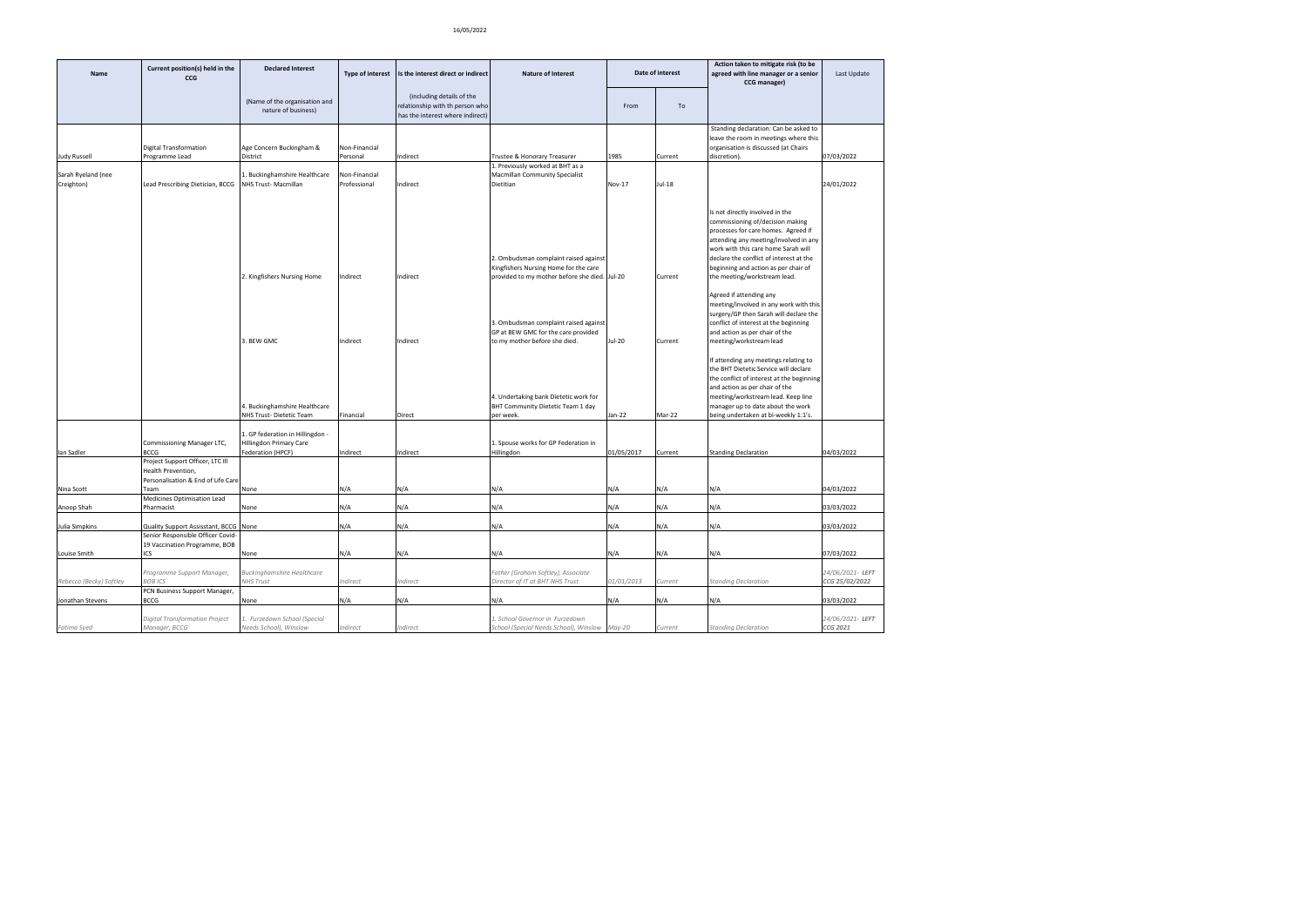| Name                       | Current position(s) held in the<br>CCG                                                   | <b>Declared Interest</b>                                                   | Type of interest              | Is the interest direct or indirect                                                               | <b>Nature of Interest</b>                                                                                                                                                                                                                                                           | Date of interest        |                       | Action taken to mitigate risk (to be<br>agreed with line manager or a senior<br>CCG manager)                                                                                                                                                                                                                                                                                                                     | Last Update |
|----------------------------|------------------------------------------------------------------------------------------|----------------------------------------------------------------------------|-------------------------------|--------------------------------------------------------------------------------------------------|-------------------------------------------------------------------------------------------------------------------------------------------------------------------------------------------------------------------------------------------------------------------------------------|-------------------------|-----------------------|------------------------------------------------------------------------------------------------------------------------------------------------------------------------------------------------------------------------------------------------------------------------------------------------------------------------------------------------------------------------------------------------------------------|-------------|
|                            |                                                                                          | (Name of the organisation and<br>nature of business)                       |                               | (including details of the<br>relationship with th person who<br>has the interest where indirect) |                                                                                                                                                                                                                                                                                     | From                    | To                    |                                                                                                                                                                                                                                                                                                                                                                                                                  |             |
| Matthew Tait               | Deputy ICS Lead / Director of CCG<br>Transformation (Interim)                            | NHS England / Improvement                                                  | Financial                     | Direct                                                                                           | On secondment from NHSE/I (employed<br>as SE Regional ICS Development<br>Director)                                                                                                                                                                                                  | Jul-20                  | Current               | Standing declaration - actions to be<br>taken as deemed appropriate if<br>conflict identified                                                                                                                                                                                                                                                                                                                    | 10/02/2021  |
| Jo Tippett                 | Designated Nurse for<br>Safeguarding Adults, BCCG                                        | None                                                                       | N/A                           | N/A                                                                                              | N/A                                                                                                                                                                                                                                                                                 | N/A                     | N/A                   | N/A                                                                                                                                                                                                                                                                                                                                                                                                              | 24/06/2021  |
| Shelley (Kathryn) Wagstaff |                                                                                          | 1. The Swan Practice<br>2. Frimley Training Hub                            | Financial<br>inancial         | Direct<br>Direct                                                                                 | 1. Practice Nurse at The Swan Practice<br>Lead Practice Assessor                                                                                                                                                                                                                    | 2012<br>$\text{Mar-}21$ | Current<br>25/03/2022 | <b>Standing Declaration</b><br>Standing Declaration                                                                                                                                                                                                                                                                                                                                                              | 03/03/2022  |
| Darren Wakefield           | Covid 19 Vaccination<br><b>Mobilisation Team</b><br>PCN Delivery and Development<br>BCCG | None                                                                       | N/A                           | N/A                                                                                              | N/A                                                                                                                                                                                                                                                                                 | N/A                     | N/A                   | N/A                                                                                                                                                                                                                                                                                                                                                                                                              | 11/02/2022  |
| Dr Sonya Wallbank          | Director of People & Organisation<br>Development, BOB ICS                                | 1. Kings Fund<br>2. Consultancy organisation<br>100% interest Fiduciam Ltd |                               |                                                                                                  | 1. Associate role at the Kings Fund<br>where I undertake sporadic temporary<br>specialist assignments.<br>2. Consultancy organisation 100%<br>interest Fiduciam Ltd - used as a billing<br>vehicle to undertake consultancy work<br>and for Royalties on book publications          | 2021<br>2015            | Current<br>Current    | Standing Declaration: Where Kings<br>Fund are commissioned to undertake<br>work commissioned by the ICS - my<br>line manager will be involved in<br>procurement decisions<br>N/A                                                                                                                                                                                                                                 | 04/11/2021  |
|                            |                                                                                          | . Capellas Ltd                                                             |                               |                                                                                                  | 3.50% shareholder of Family Nursery<br>and Out of School care Business                                                                                                                                                                                                              | 2015                    | Current               | N/A                                                                                                                                                                                                                                                                                                                                                                                                              |             |
| Kiera Walker               | <b>Primary Care Commissioning</b><br>Manager, BCCG                                       | None                                                                       | N/A                           | N/A                                                                                              | N/A                                                                                                                                                                                                                                                                                 | N/A                     | N/A                   | N/A                                                                                                                                                                                                                                                                                                                                                                                                              | 07/07/2021  |
| Deborah West               | PCN Business Support Manager<br><b>BCCG</b>                                              | FedBucks                                                                   | N/A                           | N/A                                                                                              | N/A1. Sister is an Operations Director<br>for FedBucks. This role has no voting<br>rights                                                                                                                                                                                           | 01/07/2020              | Current               | <b>Standing Declaration</b>                                                                                                                                                                                                                                                                                                                                                                                      | 14/02/2022  |
| Janet (Jan) Westgarth      | <b>Complaints Manager BCCG</b>                                                           | None                                                                       | N/A                           | N/A                                                                                              | N/A                                                                                                                                                                                                                                                                                 | N/A                     | N/A                   | N/A                                                                                                                                                                                                                                                                                                                                                                                                              | 12/03/2021  |
| Paula Whittaker            | Designated Nurse Safeguarding<br>Adults, BCCG                                            | Purple Rose Consultancy Ltd.                                               | Non-Financial<br>Professional |                                                                                                  | Owner of Limited Company providing<br>training. Purple Rose CONSULTANCY<br>LIMITED-Covering Cheltenham,<br>Gloucester, Cirencester, Stroud, parts of<br>Oxfordshire, Birmingham,<br>Worcestershire                                                                                  | 2016                    | Current               | Standing Declaration - review when it<br>is known that there is a commissioning<br>decision that the CCG or other funding<br>body (e.g. NHS England) makes in<br>terms of funding for primary<br>care/provider that could benefit<br>individual in terms of their<br>employment, either in terms of<br>financial (i.e. income) or non-financial<br>professional (e.g. enhancement to<br>professional reputation) | 24/06/2021  |
|                            |                                                                                          | 2. West London College                                                     | Indirect                      |                                                                                                  | 2. Online assessor for West London<br>College.(Paid).<br>Subjects are Counselling, Principles of<br>EoL Care, Safeguarding and Prevent<br>Children and Young Peoples Mental<br>Health, Medicines Management,<br>Principles of Dementia Care, Awareness<br>of Mental Health Problems | 2016                    | Current               |                                                                                                                                                                                                                                                                                                                                                                                                                  |             |